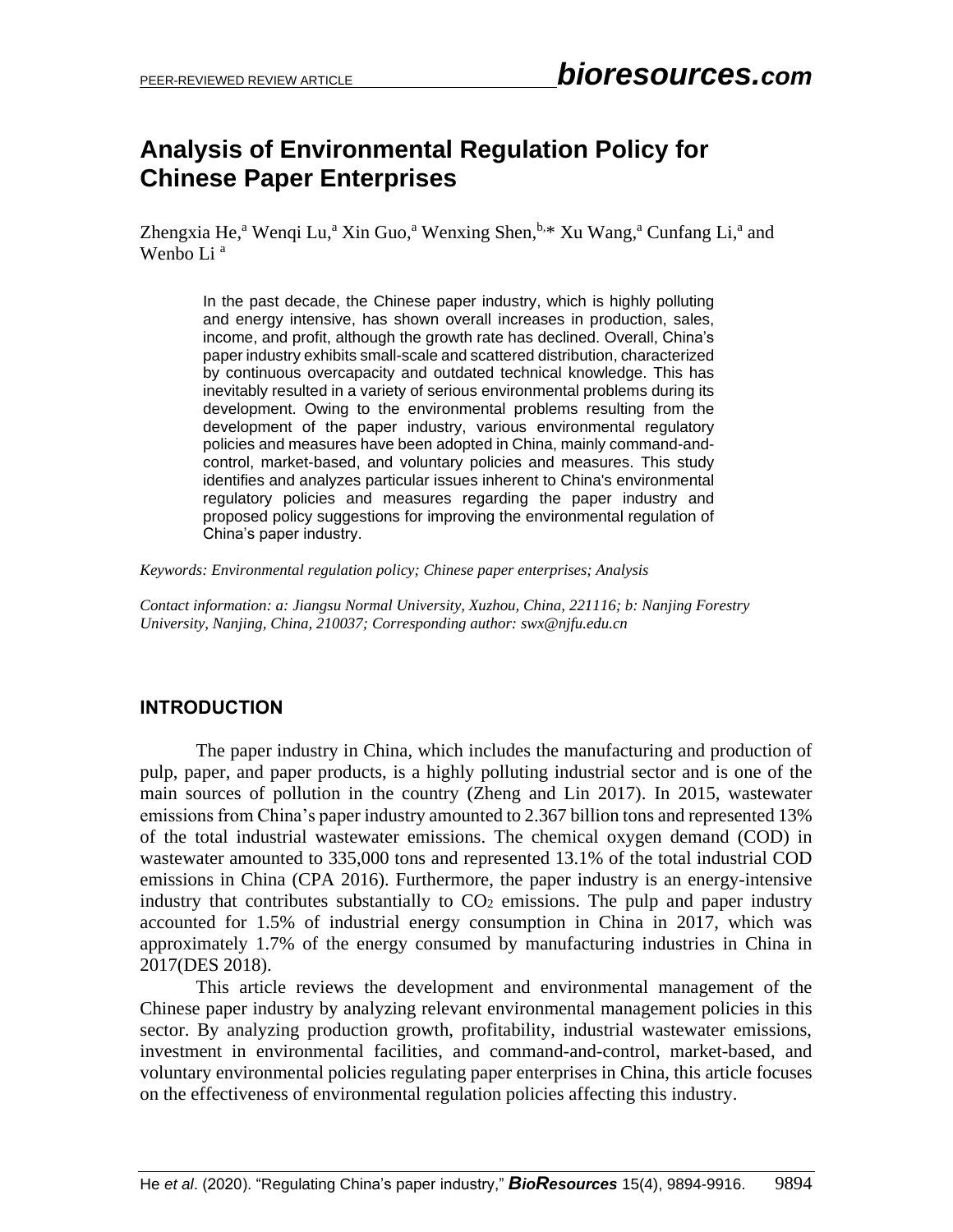# **The Development Status of Paper Enterprises**

*Production growth of paper enterprises*

Since the reform and opening up, China's paper industry has moved away from decentralization and extensive production and toward intensive production. With the introduction of technical equipment and independent technological innovation, China has become the most important growing market in the global paper industry. In 2018, China had the highest production and consumption of paper and paperboard worldwide, accounting for approximately one-fourth of the global total (CPA 2019).

The National Bureau of Statistics of China (NBS 2017) clearly defined forestry enterprises with operating income greater than or equal to 200 million yuan as large enterprises, those with operating income greater than or equal to 5 million yuan and less than 200 million yuan as medium-sized enterprises, those with operating income greater than or equal to 500,000 yuan and less than 5 million yuan as small enterprises, and those with operating income less than 500,000 yuan as micro enterprises. In terms of competition patterns, small and medium-sized enterprises dominate the Chinese paper industry, which is characterized by small-scale and scattered distribution. Therefore, Chinese paper companies face urgent problems such as low industry concentration, strong competition, overcapacity, and the weaker pricing power of most enterprises due to more intense homogenization of products. According to statistics from the China Paper Association, there were approximately 2,791 paper and paperboard enterprises above scale in China in 2015, 517 of which (only 18.5%) were large and medium-sized paper enterprises (CPA 2015).

As shown in Fig. 1, China's paper and paperboard output and consumption increased overall from 2009 to 2019, although the growth rate decreased (as shown in Table 1), especially compared to the previous year. The annual growth was between 7% and 8% from 2009 to 2011 and fell below 3.6% from 2012 to 2016; negative growth was observed in 2013 and 2018.



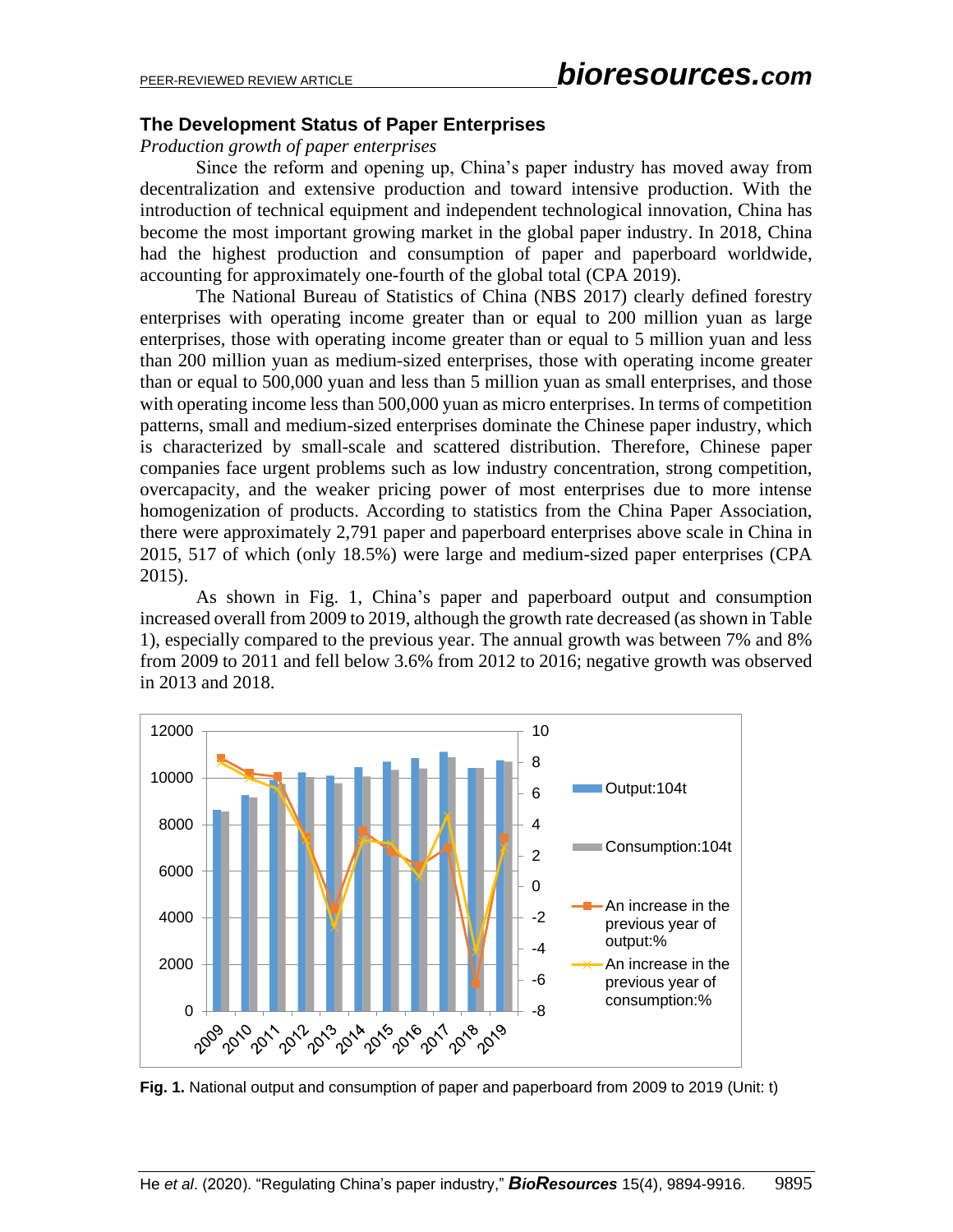| Year                                      | 2009 | 2010 | 2011 | 2012  | 2013   | 2014  | 2015  | 2016  | 2017  | 2018    | 2019  |
|-------------------------------------------|------|------|------|-------|--------|-------|-------|-------|-------|---------|-------|
| Output                                    | 8640 | 9270 | 9930 | 10250 | 10110  | 10470 | 10710 | 10855 | 11130 | 10435   | 10765 |
| An increase<br>in the<br>previous<br>year | 8.3  | 7.3  | 7.1  | 3.2   | $-1.4$ | 3.6   | 2.3   | 1.35  | 2.53  | $-6.24$ | 3.16  |
| Consumption                               | 8569 | 9173 | 9752 | 10048 | 9782   | 10071 | 10352 | 10419 | 10897 | 10439   | 10704 |
| An increase<br>in the<br>previous<br>year | 8.0  | 7.0  | 6.3  | 3.0   | $-2.6$ | 3.0   | 2.8   | 0.65  | 4.59  | $-4.2$  | 2.54  |

**Table 1.** Statistics on Production and Consumption of Paper and Paperboard in China (Unit:  $10<sup>4</sup>$  t)

Source: Annual Report of China's Paper Industry (2009-2019**)**

According to the China Paper Association, the national output of paper and paperboard in 2013 was 1.4% below that in 2012. Specifically, the output of tissue paper increased by 1.92%, whereas that of most other types of paper decreased (CPA 2013). According to a report by the Japan Paper Association (2013), paper and paperboard production and consumption showed negative growth in 2013 in many major countries, largely because the persistent downturn in the global economy from late 2012 had a direct negative impact on the production and sales of paper and paperboard. However, in 2018, China's domestic supply-side reform, more intense environmental regulations, and reduced downstream demand caused China's paper and paperboard production and consumption to decline (CPA 2018).

#### *Income and profitability of paper manufacturing companies*

Table 2 shows that the main business income and gross profit increased rapidly overall, although the growth rates of both measures decreased.

However, the main business income and total profit in 2008 decreased significantly, by 38.69% and 38.88%, respectively, compared to those in 2007. This may be explained by the fact that the global financial crisis resulted in a sharp decrease in demand. In 2009, the main business income and total profit rebounded significantly. By 2010, the main business income reached 1,020.182 billion yuan, and the total profit reached 72.708 billion yuan, which were 27.49% and 44.06% higher, respectively, than those of the previous year. Thus, these two indicators fluctuated considerably during 2008 to 2010.

As shown in Table 2, the growth rate of the main business income and total profit decreased significantly after 2011, and the total profit exhibited negative growth in 2013 and 2014, indicating that the Chinese paper industry was leaving a period of rapid development (2005 to 2007) and entering a period of higher fluctuation (2008 to 2010), which was followed by a period of markedly slow development (2011 to 2016). The decline in the rate of development is explained as follows. First, the sharp decrease in the demand for paper products in response to the 2008 global financial crisis resulted in a sharp decline in exports by the Chinese paper industry.

Second, China's paper industry faces various problems, including an unreasonable product structure dominated by low-end traditional products and insufficient high-end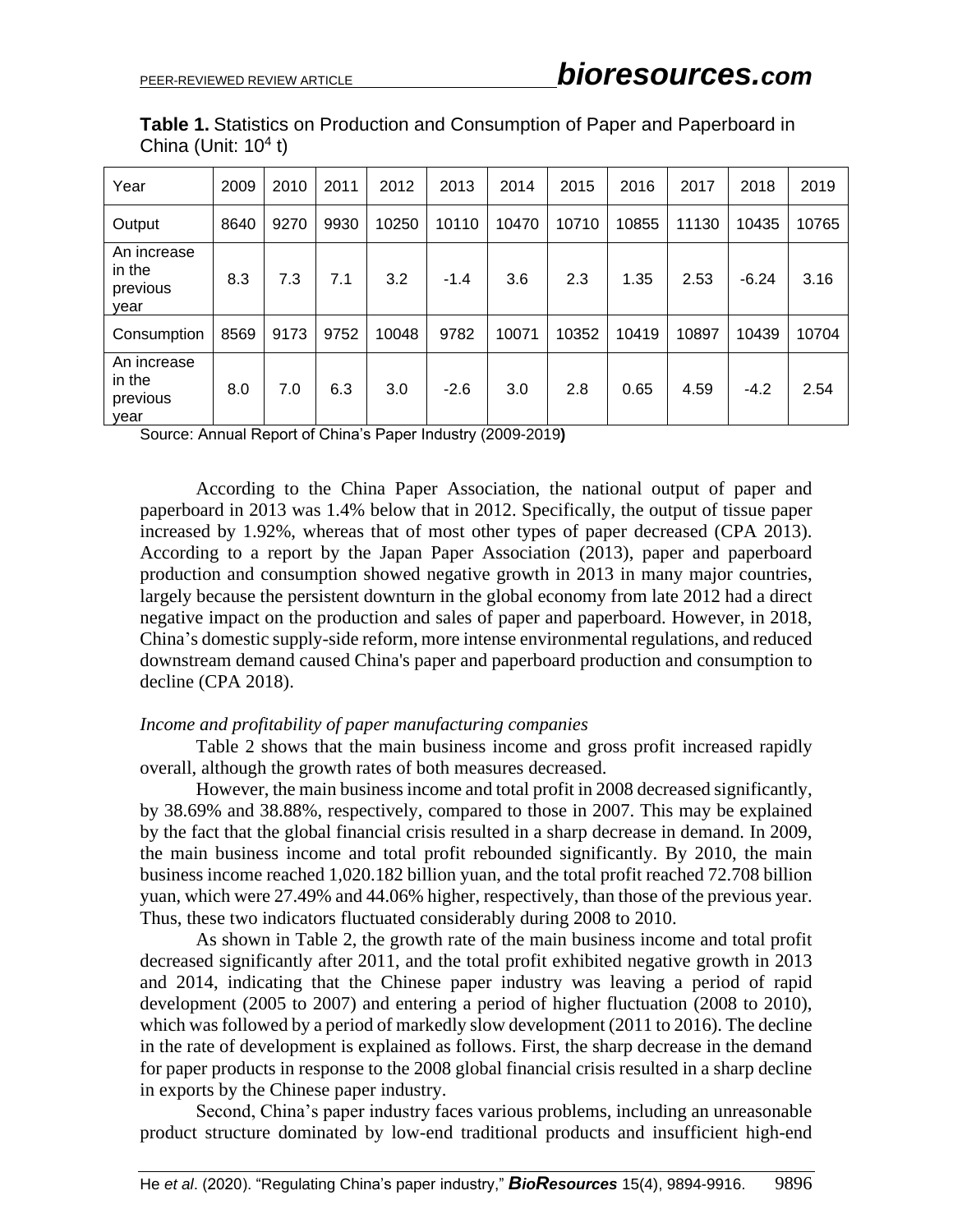products, a lack of independent innovation, and intense homogenization of product development. Third, the paper industry continues to deal with relative overcapacity, which results in a surplus of low-end traditional products and insufficient R&D for high-end products.

| <b>Table 2.</b> Income and Profits of the Paper and Paper Products Industry in China |  |
|--------------------------------------------------------------------------------------|--|
| $(2005 \text{ to } 2016)$ (Unit: 10 <sup>8</sup> yuan)                               |  |

| Year | Total<br>asset | Main<br>business<br>income | Growth rate<br>for main<br>business<br>income $(\%)$ | Total<br>profit | Growth<br>rate for<br>total profit<br>(% ) | Industrial profit<br>margin, with<br>respect to costs<br>incurred (%) |
|------|----------------|----------------------------|------------------------------------------------------|-----------------|--------------------------------------------|-----------------------------------------------------------------------|
| 2005 | 4904.06        | 3806.39                    |                                                      | 182.94          |                                            | 5.13                                                                  |
| 2006 | 5325.50        | 4944.48                    | 29.90                                                | 262.56          | 43.52                                      | 5.67                                                                  |
| 2007 | 6115.13        | 6151.49                    | 24.41                                                | 381.23          | 45.20                                      | 6.71                                                                  |
| 2008 | 5062.31        | 3771.45                    | $-38.69$                                             | 233.00          | $-38.88$                                   | 6.54                                                                  |
| 2009 | 8084.38        | 8001.90                    | 112.17                                               | 504.71          | 116.61                                     | 6.76                                                                  |
| 2010 | 9655.29        | 10201.82                   | 27.49                                                | 727.08          | 44.06                                      | 7.64                                                                  |
| 2011 | 10933.74       | 11807.01                   | 15.73                                                | 760.41          | 4.58                                       | 6.78                                                                  |
| 2012 | 11862.73       | 12501.49                   | 5.88                                                 | 774.21          | 1.81                                       | 6.49                                                                  |
| 2013 | 12940.17       | 13471.58                   | 7.76                                                 | 749.61          | $-3.18$                                    | 5.93                                                                  |
| 2014 | 13413.75       | 13535.18                   | 0.47                                                 | 726.99          | $-3.02$                                    | 5.61                                                                  |
| 2015 | 14024.04       | 13942.34                   | 3.01                                                 | 792.82          | 9.06                                       | 6.59                                                                  |
| 2016 | 14117.32       | 14622.82                   | 4.88                                                 | 866.87          | 9.34                                       | 6.87                                                                  |

Source: China Statistical Yearbook (2006-2017)

#### **Status Quo of Environmental Pollution and Environmental Management in Paper Manufacturing Companies**

Table 3 shows that industrial wastewater emissions by the paper industry tended to increase from 2004 to 2007, whereas they tended to decrease from 2008 to 2014. This indicates the effectiveness of wastewater treatment measures in the paper industry in China during 2008 to 2014 (Fig. 2).

The decreasing trend from 2008 may be explained by the issuance of the Emissions Standards for Waste Water Pollutants in Pulp and Paper Industry (GB3544-2008) ("the 2008 Standard" hereafter) in China on June 25, 2008(MEE 2008). The standard proposed that existing pulping companies be allowed 80 t of water emissions for each ton of pulp produced, whereas the standard for existing papermaking companies is 20 t. All companies that do not meet the requirements of the standard must stop production and make changes within a limited time. This encourages enterprises to implement emission reduction measures.

The implementation of the 2008 Standard effectively reduced the amount of effluent produced by the paper industry. Moreover, it contributed to the upgrading of the industrial structure, the modification of the structure of raw materials and technology in the paper industry, and the exploration of the potential for greatly reducing the emissions of paper enterprises.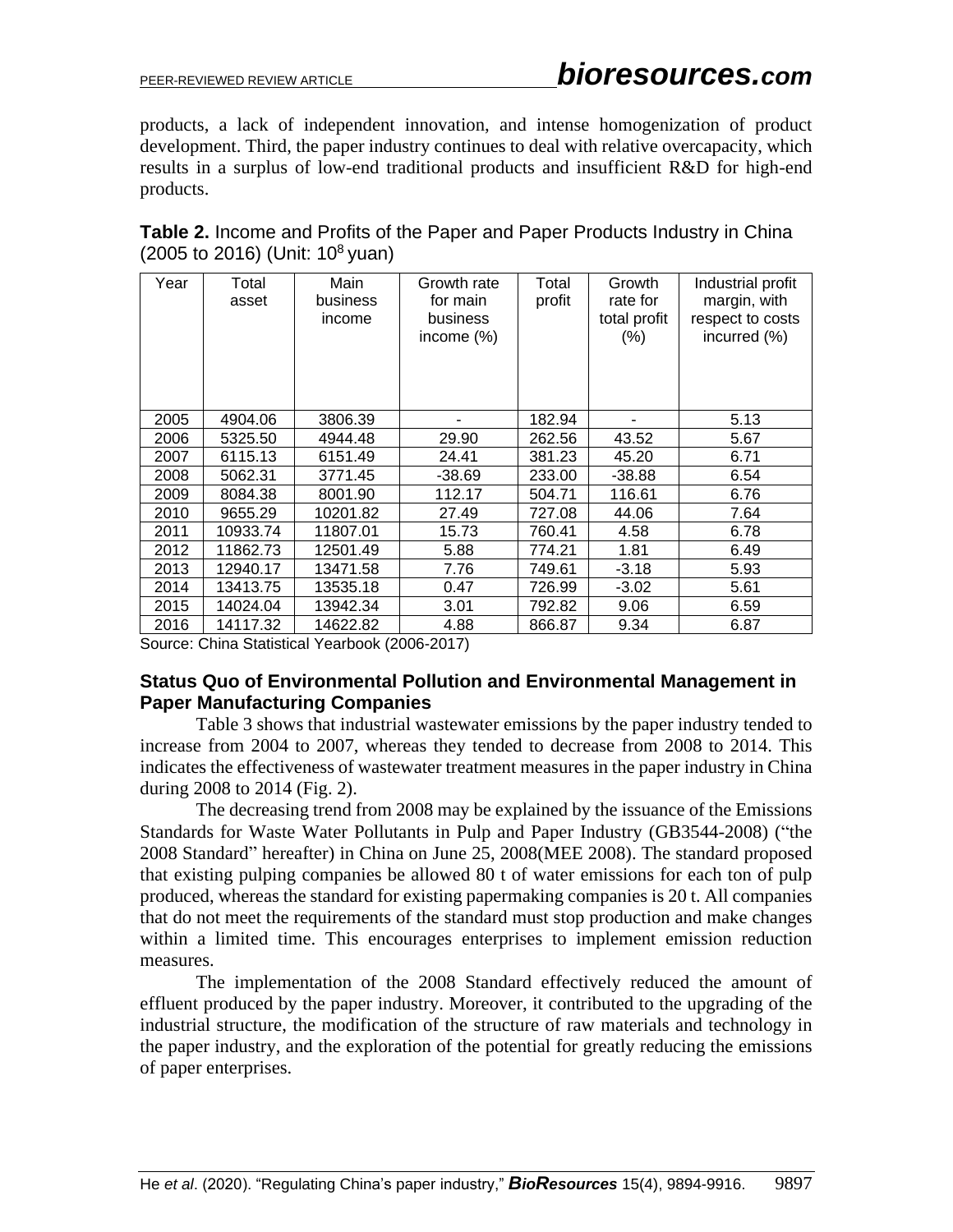| Table 3. Statistics for Wastewater Emissions of the Paper Industry in China |  |  |  |
|-----------------------------------------------------------------------------|--|--|--|
| (2004 to 2014) (Unit: 10 <sup>8</sup> t)                                    |  |  |  |

| Year                                       | 2004  | 2005  | 2006 | 2007              | 2008    | 2009    | 2010        | 2011    | 2012     | 2013   | 2014   |
|--------------------------------------------|-------|-------|------|-------------------|---------|---------|-------------|---------|----------|--------|--------|
| Wastewater<br>Emissions: 10 <sup>8</sup> t | 31.87 |       |      | 36.74 37.44 42.50 | 40.77   |         | 39.26 39.37 | 38.23   | 34.27    | 28.55  | 27.6   |
| Growth rate<br>(%)                         | -     | 15.29 | 1.90 | 13.51             | $-4.07$ | $-3.70$ | 0.28        | $-2.90$ | $-10.36$ | -16.69 | $-3.3$ |

Source: China Environment Yearbook (2005-2015)



**Fig. 2.** Wastewater emissions of the paper industry from 2004 to 2014 (Unit: 108t)

Table 4 and Fig. 3 show that the annual operating costs(here operating costs include investment costs) of wastewater treatment facilities in the national paper industry increased from 2.77 billion yuan in 2005 to 6.49 billion yuan in 2010. Figure 3 indicates that the annual operating costs tended to decrease from 2010, exhibiting a total decrease of 12.33%. This finding suggests that from 2005 to 2010, increasing environmental regulation of the paper industry significantly increased the annual operating costs of wastewater treatment facilities. A decrease in environmental regulation resulted in a decrease in the annual operating costs in 2010 to 2014, which is consistent overall an analysis of industrial wastewater discharge. This finding, in addition to the analysis of industrial wastewater discharge, suggests that as industrial wastewater discharge by the paper industry increases, the annual operating costs of wastewater treatment facilities in the industry tend to increase. Conversely, as wastewater discharge by the paper industry decreases, the annual operating costs ultimately tend to decrease, although a lag was observed, suggesting that both indicators shifted in the same direction.

**Table 4.** Annual Operating Costs of Wastewater Treatment Facilities in China's Paper Industry (2005 to 2014) (Unit: 10<sup>8</sup> yuan)

| Year                     | 2005 | 2006  | 2007  | 2008 | 2009 | 2010          | 2011    | 2012    | 2013    | 2014    |
|--------------------------|------|-------|-------|------|------|---------------|---------|---------|---------|---------|
| Annual operating<br>cost | 27.7 | 31.6  | 43.4  | 46.2 | 51.0 | 64.9          | 61.0    | 60.4    | 57.9    | 56.9    |
| Growth rate (%)          |      | 14.08 | 37.34 | 6.45 |      | $10.39$ 27.25 | $-6.00$ | $-0.98$ | $-4.14$ | $-1.73$ |

Source: Annual Report of China's Paper Industry (2006-2015)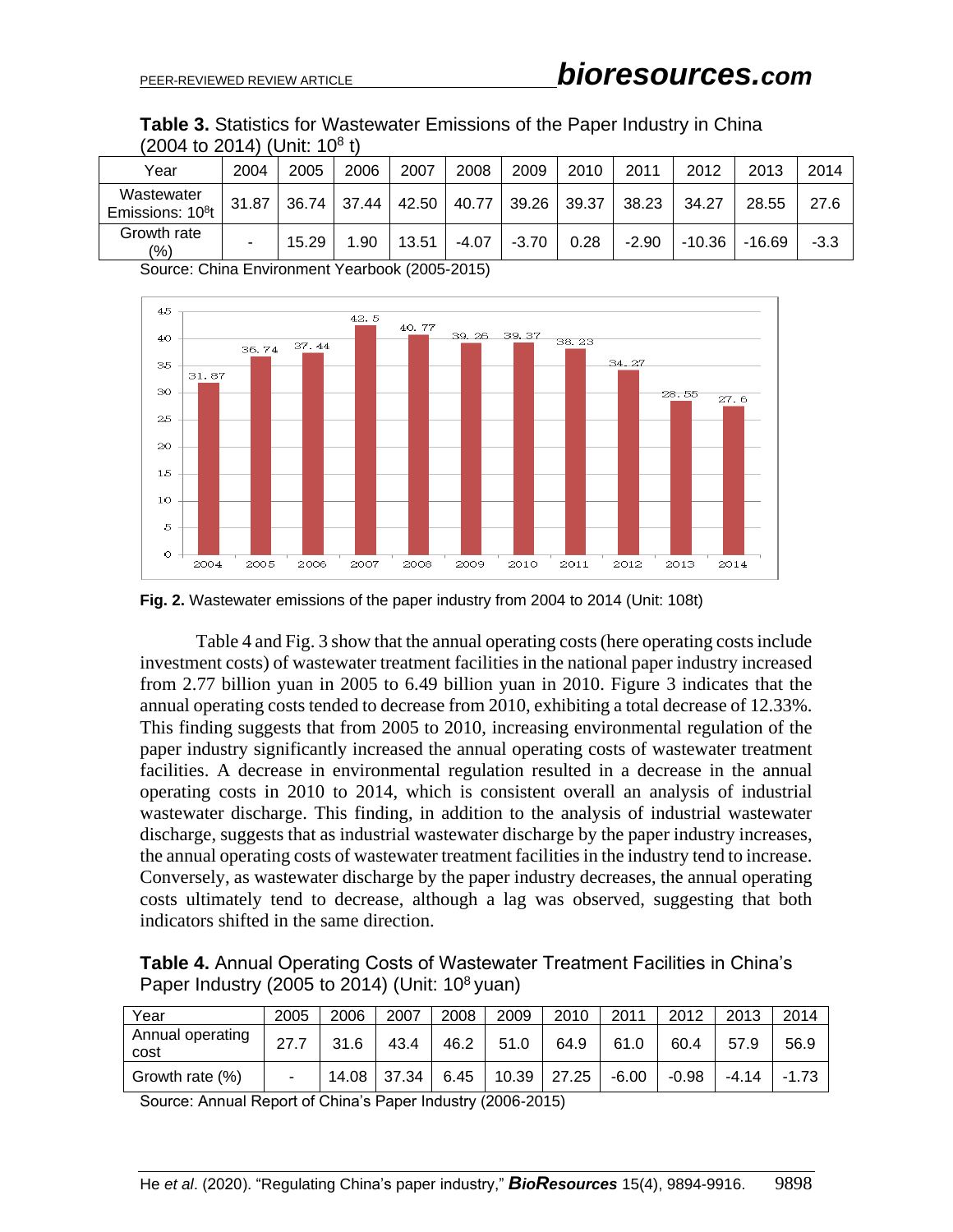

**Fig. 3.** Annual operating costs of wastewater treatment facilities in China's paper industry from 2005 to 2014 (Unit:  $10^8$  yuan)

#### **Analysis of Environmental Regulation Policy for Paper Industry**

Environmental regulation has significantly affected the industrial structure of the paper industry (Brännlund *et al*. 1995; Gomez *et al*. 1998). Unified environmental regulation, in particular, adversely affects small firms (Pashigan 1984; Markusen *et al*. 1993). CR4 refers to the output of the four largest enterprises as a percentage of the total output of the industry. CR4 can reflect the degree of competition and monopoly in an industry. According to the CR4 index, the output of Jiulong Paper, Liwen Paper, Shanying Paper, and Sun Paper accounted for only 27.58% of the total output of the paper industry in 2018, indicating that the market concentration of China's paper industry is low owing to the dispersed competitive market structure (QZIRI 2019). It implies that there are many paper enterprises in the market, and the output of each enterprise is very small compared with the total output of the industry. For example, in 2017, there were 2,754 paper enterprises above scale in China, among which only 19 enterprises reached a production capacity of more than 1 million tons of paper and paperboard. Thus, the market competition is extremely fierce. Research showed that the policy of eliminating backward capacity and environmental regulation policy positively affect the market concentration of the paper industry, thus promoting structural adjustment and the transformation and upgrading of the entire paper industry (Song and Xu 2018).

The environmental regulation policies affecting China's paper industry can be divided into three types: command-and-control, market-based, and voluntary policies (Sun 2013). These three types differ in terms of their environmental performance, implementation costs, major instrument types, and stimulus for emission reduction techniques, as shown in Table 5.

The environmental regulation of China's paper industry is currently dominated by command-and-control policy and is gradually transitioning toward market-based and voluntary policies. These three types of policies generally coexist (Li *et al*. 2013). A command-and-control policy is an environmental regulatory standard that enacts and enforces environmental laws and regulations that companies must obey. Command-andcontrol policy seems to play a major role in driving environmental process innovation in the paper industry; indeed, clear signals are very important for the development of new technologies (Kivimaa 2007).

Additionally, a command-and-control policy such as a performance standard gives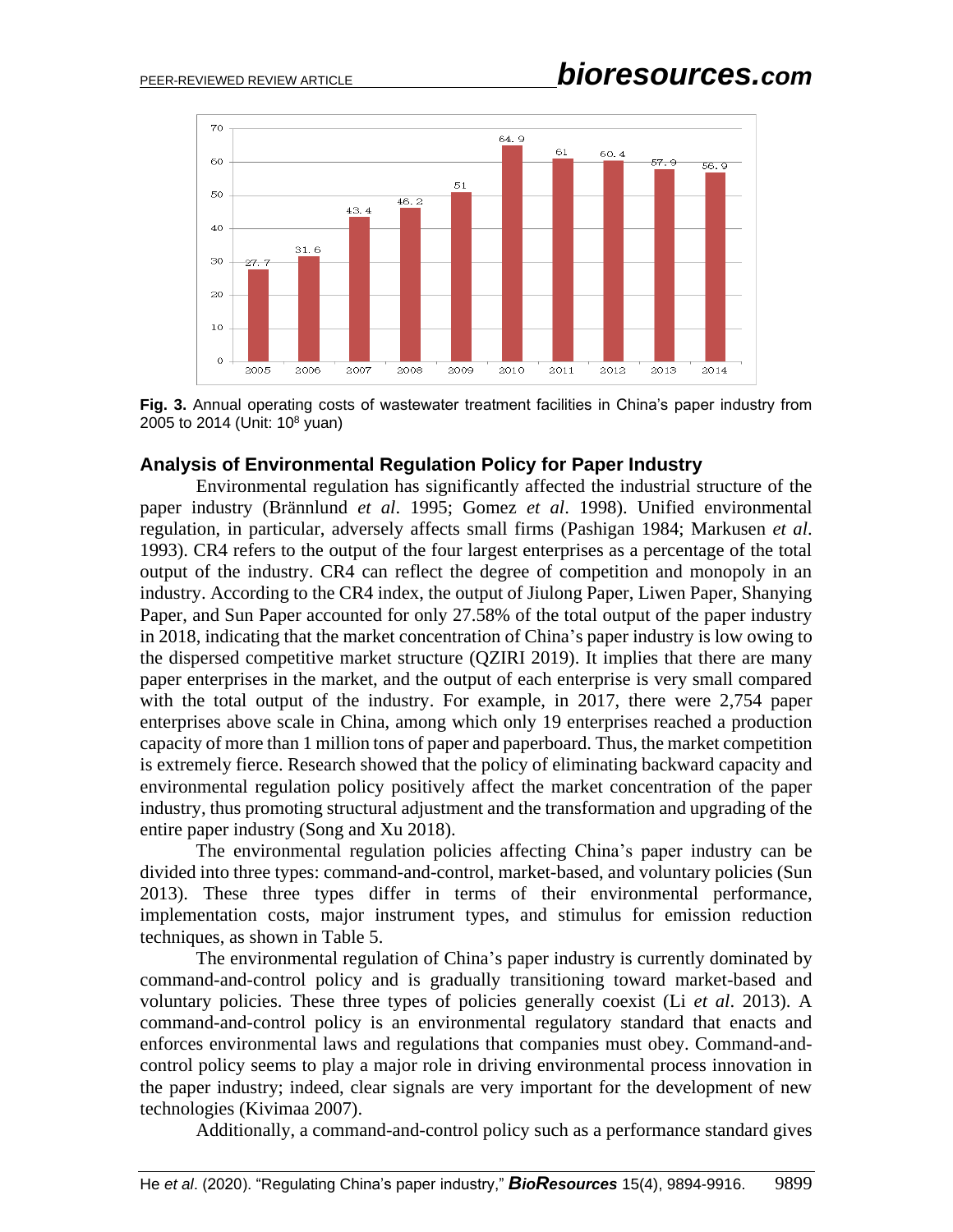enterprises a certain degree of flexibility and allows them to choose appropriate measures to comply with the corresponding environmental regulations (Bergquist *et al.* 2013).

| Environmental  | Environmental | Implementation  | Main          | Stimulus for emission |
|----------------|---------------|-----------------|---------------|-----------------------|
| regulation     | performance   | costs           | instrument    | reduction techniques  |
| policy         |               |                 | types         |                       |
| Command-and-   | Significant   | Relatively high | Environmental | Very small            |
| control type   |               |                 | laws and      |                       |
| policy         |               |                 | standards     |                       |
| Market-based   | Uncertain     | Relatively high | Emission      | Relatively high       |
| type policy    |               |                 | tax、Tradable  |                       |
|                |               |                 | emission      |                       |
|                |               |                 | rights        |                       |
| Voluntary type | Uncertain     | Low             | Environmental | High                  |
| policy         |               |                 | management    |                       |
|                |               |                 | system        |                       |
|                |               |                 |               |                       |

**Table 5.** Comparison of Environmental Regulation Policies in China's Paper Industry

Source: (Sun 2013)

The Paper Industry Development Policy (MIIT 2008) released on October 15, 2007, was the first document that comprehensively standardized the development of China's paper industry. First, the policy clearly regulated the initial scale of a single production line for new and expanded pulp and paper manufacturing projects and also raised the threshold of access. Second, it aimed at encouraging the paper industry to implement effective measures to reduce water resource consumption and pollutant emissions.

Since then, the gradual promulgation of environmental policy documents related to the paper industry has played a positive role in the standardization of environmental regulation in the industry. This article aims to analyze the command-and-control policy implemented in China's paper industry by examining environmental laws and standards as well as environmental management policy.

# **Command-and-Control Policy**

#### *Environmental laws and standards*

The Environmental Protection Law (EPL) of the People's Republic of China (PRC) was amended on April 24, 2014, and it was implemented on January 1, 2015. In accordance with the basic conditions of the EPL, enterprises and institutions that violate the relevant laws are likely to be shut down. The second amendment to the law on the Prevention and Control of Water Pollution was approved on June 27, 2017. The law clearly states that newly built production projects that may seriously pollute water resources, such as small paper-manufacturing projects, should conform to the industrial policies. Note that these types of paper enterprises are legally obligated to comply with policies relating to water pollution.

Environmental standards contain provisions that are bound by environmental law and relevant policies to protect public health, prevent and control environmental pollution, promote a virtuous ecosystem cycle, and encourage the effective utilization of resources (Wang 2012). Environmental standards can also be subdivided into environmental quality standards, pollutant emission standards, basic environmental standards, environmental methodology standards, environmental protection technology standards, cleaner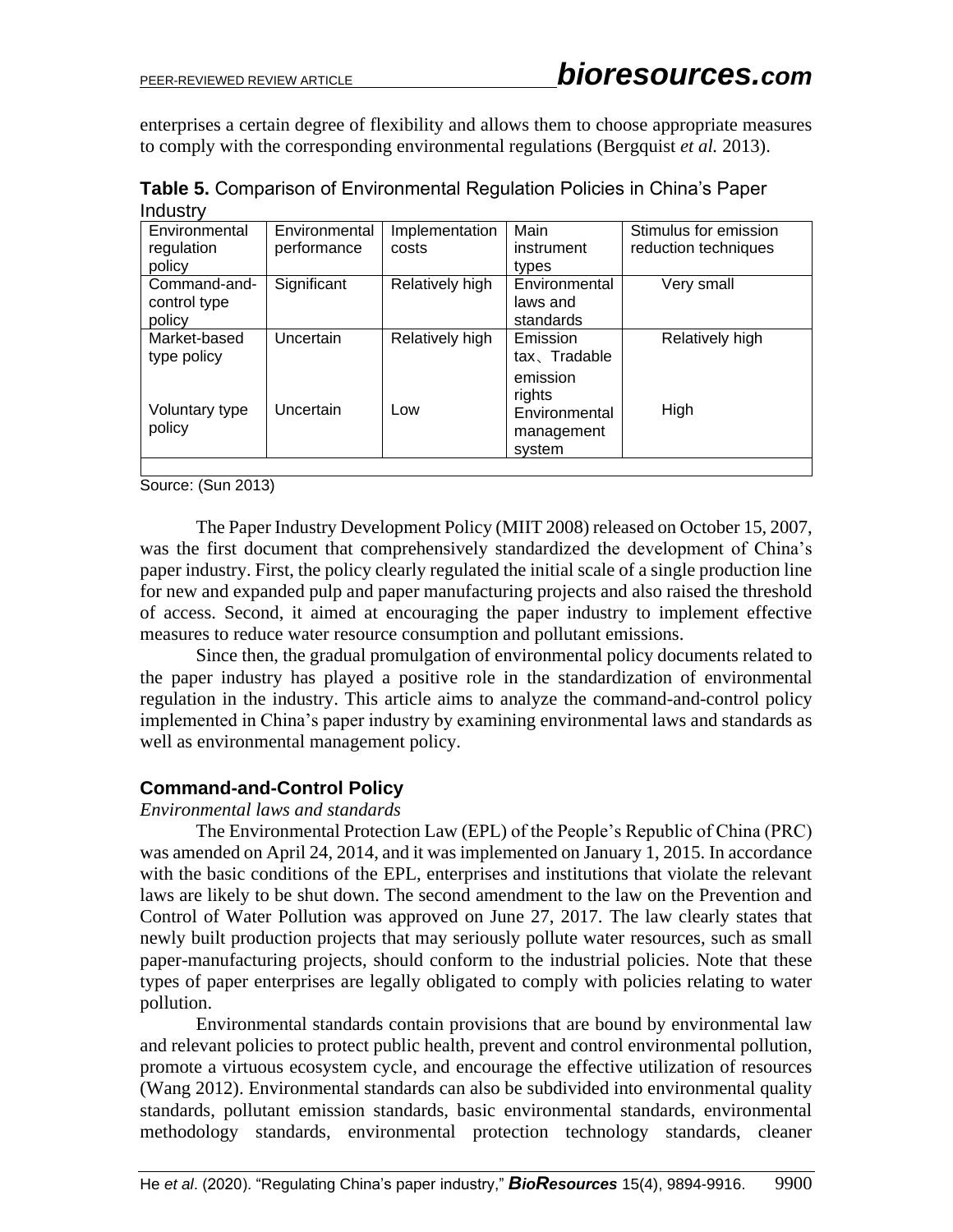production standards, resource consumption standards, and so on. This article summarizes recently established environmental standards specific to the paper industry, as shown in Table 6.

| Standard No.                                   | Name of the Standard                                                                                                                                  | Dates of       |
|------------------------------------------------|-------------------------------------------------------------------------------------------------------------------------------------------------------|----------------|
|                                                |                                                                                                                                                       | Implementation |
|                                                | Evaluating Indicator System for Cleaner production of<br>Pulp and Paper Industry (Revised Edition)                                                    | 2015-04-15     |
| GB/T 18916.5-<br>2012                          | The Fifth Part of Water Intake Quota: Paper Products                                                                                                  | 2013-01-01     |
| HJ 2011-2012                                   | <b>Technical Specification for Waste Water Treatment</b><br>Projects of Pulp and Paper Industry                                                       | 2012-06-01     |
| HJ 468-2009                                    | Cleaner production Standard for Paper Industry<br>(Waste Water Pulping)                                                                               | 2009-07-01     |
| GB 3544-2008<br>substitute for GB<br>3544-2001 | <b>Emissions Standards for Waste Water Pollutants in</b><br>Pulp and Paper Industry                                                                   | 2008-08-01     |
| HJ/T 408-2007                                  | <b>Technical Standards for Construction Projects</b><br>Completion and Acceptance of Environmental<br><b>Protection Paper Industry</b>                | 2008-04-01     |
| HJ/T 340-2007                                  | Cleaner production Standard for Paper Industry<br>(Production Process of Sulphate Chemical Wood<br>Pulp)                                              | 2007-07-01     |
| HJ/T 339-2007                                  | Cleaner production Standard for Paper Industry<br>(Production Process of Wheat Straw Pulp using the<br><b>Bleaching Chemical Caustic Soda Method)</b> | 2007-07-01     |
| HJ/T 317-2006                                  | Cleaner production Standard for Paper<br>Industry (Production Process of Bagasse Pulp using<br>the Bleaching Alkali Method)                           | 2007-02-01     |

| Table 6. Environmental Standards Related to the Paper Industry in China |  |  |  |  |  |  |
|-------------------------------------------------------------------------|--|--|--|--|--|--|
|-------------------------------------------------------------------------|--|--|--|--|--|--|

Source: Ministry of Ecology and Environment of the PRC

In April 2015, the National Development and Reform Commission, Ministry of Ecology and Environment, and State Ministry of Industry and Information Technology jointly promulgated the Evaluation Indicator System for Cleaner Production in the Pulp and Paper Industry. The promulgation of this environmental standard was accompanied by the simultaneous revocation of the following standards (Table 6): HJ468-2009, HJ/T339- 2007, HJ/T340-2007, and HJ/T317-2006. The implementation of the indicator system helped to unify environmental standards in China's paper industry and actively promote the sustainable and healthy development of the industry.

This system proposes specific requirements for clean production in pulp and paper enterprises; in particular, it proposes the following six types of indicators of cleaner production: indicators for production processes and equipment requirements, indicators for resource and energy consumption, indicators for the comprehensive utilization of resources, indicators for pollutant production, indicators for product features, and indicators for clean production management. The system classifies cleaner production according to three levels: the leading level for international cleaner production (Level I), the leading level for domestic cleaner production (Level II), and the basic level for domestic cleaner production (Level III). This classification helped to encourage pulp and paper companies to strive toward achieving a higher level of clean production. In contrast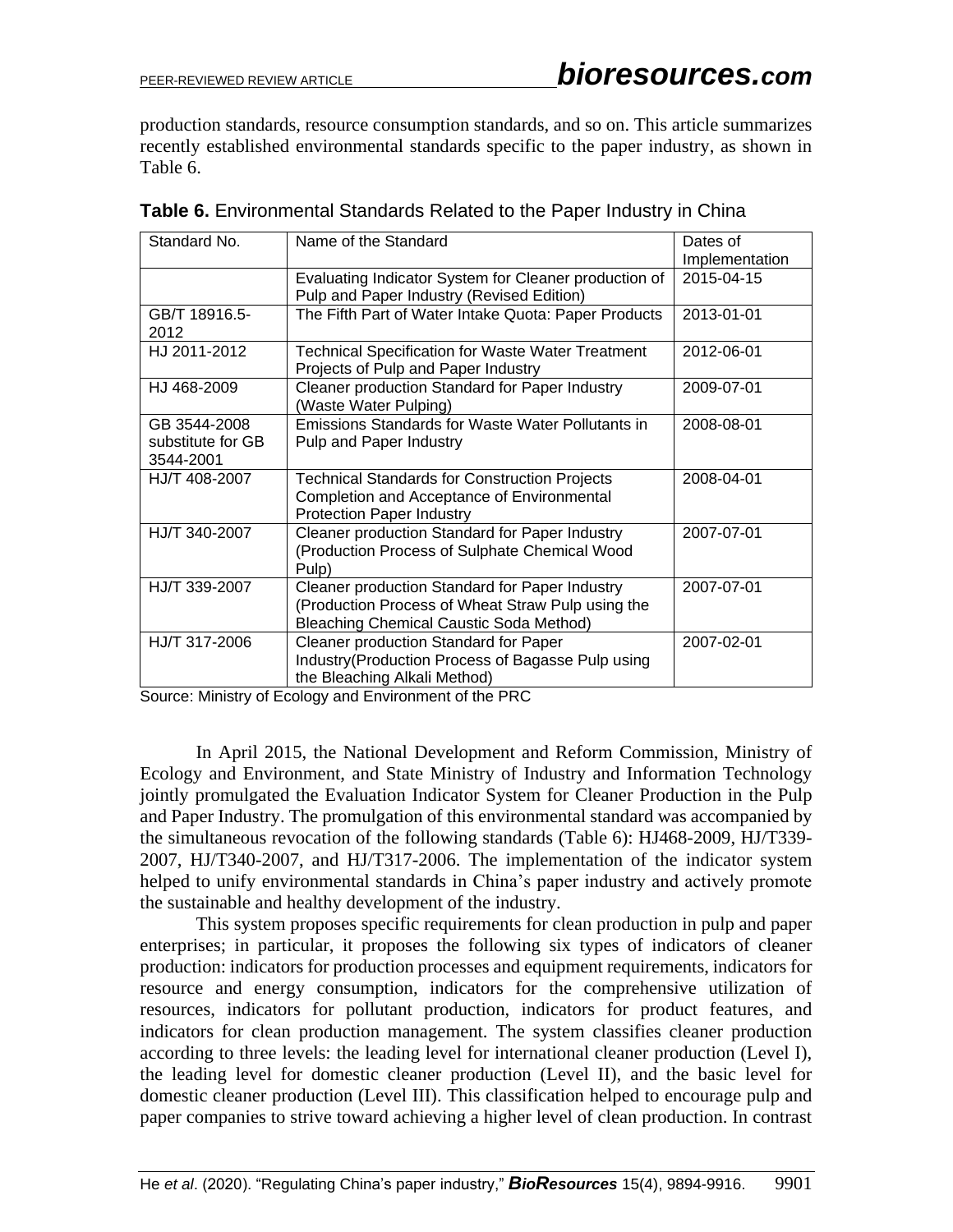to the four cleaner production standards that were concurrently abolished, the system takes into account the technological characteristics of different types of pulp and paper enterprises and proposes more stringent benchmark values for pulp products, such as sulfate chemical wood pulp and waste paper pulp.

By the end of 2012, The Fifth Part of the Water Intake Quota: Paper Products (GB/T 18916.5-2012) (which replaced GB/T 18916.5-2002) was jointly issued by the General Administration of Quality Supervision, Inspection, and Quarantine of the PRC and the Standardization Administration of the PRC, and was implemented on January 1, 2013. The standard gives the terms, definitions, and calculation methods for a water intake quota for paper products that is suitable for newly built paper enterprises (Liang 2014). According to the statistics, the average comprehensive water intake quota per ton of pulp paper was as high as  $197.5 \text{ m}^3$  in 2000.

Since the  $11<sup>th</sup>$  Five-Year Plan period (2006 to 2010), China's paper industry has adjusted its industrial layout and optimized its product structure. Moreover, technological improvements and the popularization and implementation of advanced water conservation technology have significantly improved the efficiency of water utilization in the industry; the average comprehensive water intake quota decreased to  $85 \text{ m}^3$ .

The  $12<sup>th</sup>$  Five-Year Plan period (2011 to 2015) was a critical timeframe during which China's paper industry strove to transform its mode of development and build a modern, environmentally friendly paper industry characterized by scientific and technological innovation and resource conservation. The 12<sup>th</sup> Five-Year Plan proposed a control target, suggesting that the water resource consumption indicator should be reduced by 18%, that is, that by 2015, the national average comprehensive water intake quota per ton of pulp paper should be decreased to 70  $m^3$  (Sang *et al.* 2012). By contrast, the comprehensive water intake of the paper industry in developed countries was 35 to 50  $m<sup>3</sup>$ per ton of pulp paper, and the Chinese target in 2015 was still 1.4 to 2 times that of the advanced level in foreign developed countries. Thus, owing to this sizable disparity between China and foreign developed countries, the Chinese paper industry faces a very difficult task with respect to water conservation.

The announcement of the new water intake quota for paper products in 2012 raised the industry entry threshold, which is beneficial to the paper industry as a whole, as it improves the overall efficiency of water consumption and alleviates the dual constraints involving resources and the environment. The implementation of the new water intake quota supported the vigorous development and adoption of new water conservation technologies and production processes.

The 2008 Standard for the paper industry (GB3544-2008) was implemented on August 1, 2008. The implementation of this standard set a high barrier to entry and inevitably raised the production costs of paper enterprises. In addition to increasing the cost of newly built enterprises, the sharply rising cost forced existing small to mediumsized paper enterprises out of business. As it is easier for large-scale paper enterprises than for their small to medium-sized counterparts to transfer cost pressures, larger companies realized higher profit margins when faced with stricter environmental standards. In addition, the new standard alleviated overcapacity in the paper industry to some extent, which was conducive to orderly competition and ultimately proved beneficial to the longterm sustainable development of the industry.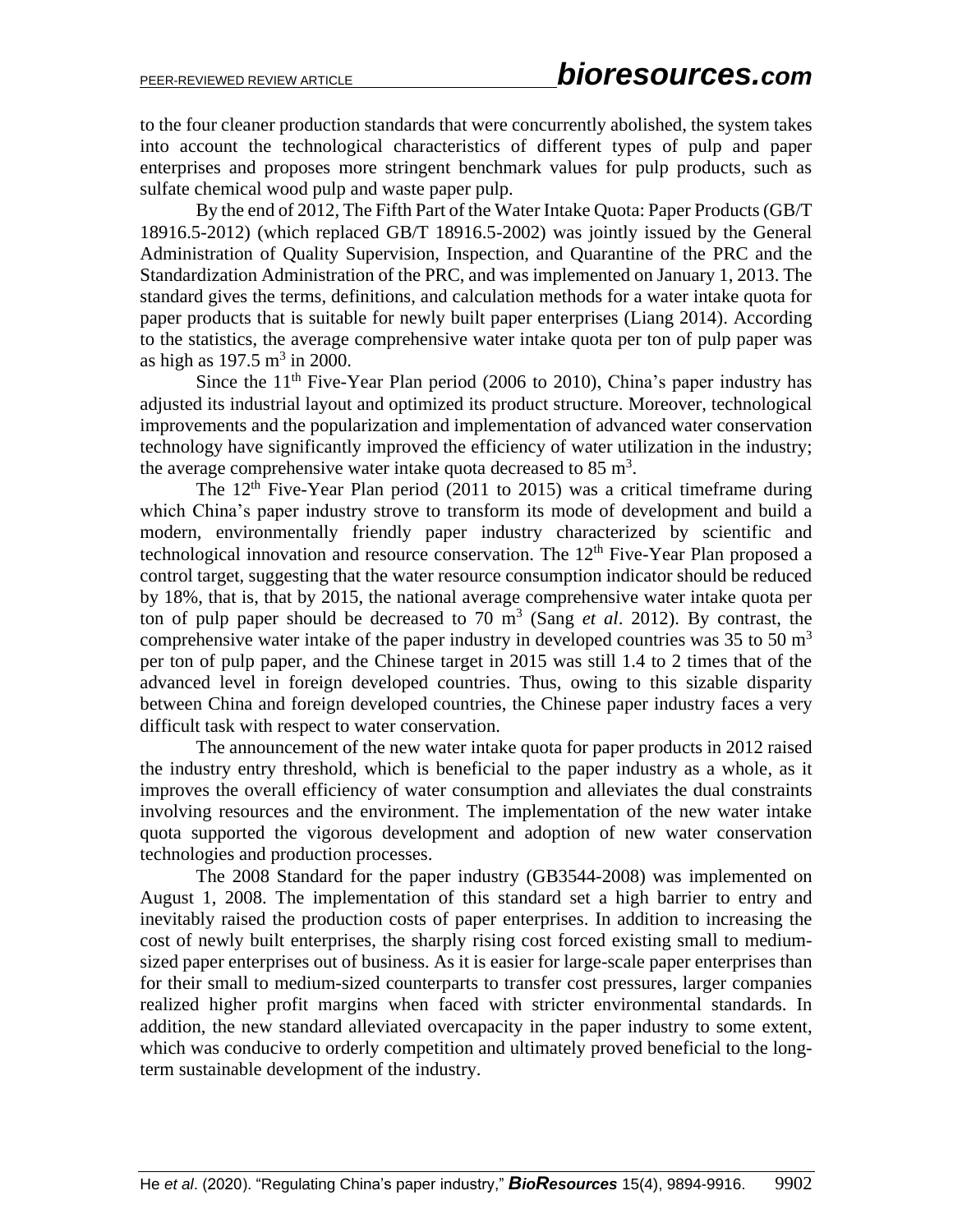#### **Environmental Management Policy**

This section reviews the environmental management policy related to China's paper industry and outlines an analysis of relevant policies, as shown in Table 7.

Since 2016, these environmental management policies have focused mainly on pollution prevention and control in the paper industry, the recycling of waste paper, and import restrictions on waste paper. On July 27, 2017, the General Office of the State Council formally issued the Reform Implementation Plan for Prohibiting Foreign Garbage Entry and Promoting an Imports Management System for Solid Waste [Document No.70 (2017)], which adjusted the catalog of imported waste management and explicitly proposed the prohibition of imported, unclassified waste paper, waste textile materials, vanadium residue, and other solid wastes. This policy was scheduled to be formally implemented by the end of 2017. To implement the Law on the Prevention and Control of Environmental Pollution from Solid Waste in the PRC and Document No. 70 (2017), the Ministry of Ecology and the Environment adjusted the Environmental Protection and Control Standards for Solid Waste imported for Raw Materials on August 10, 2017 [Document No.1292 (2017], which greatly increased the requirements for the quality of imported waste paper and significantly affected the importation of waste paper. On January 12, 2018, the Ministry of Ecology and the Environment announced the list of the third batch of approved import licenses for solid waste materials in 2018. This list included a total of seven enterprises that were approved to import waste paper; the total import volume of waste paper was approximately 466,000 t. In comparison to the approvals in 2017, the import volume of approved waste paper and the list of approved enterprises were dramatically reduced. This finding demonstrates China's determination to enforce environmental protection measures in the paper industry and promote its sustainable development.

In general, most enterprises in China's paper industry are small in scale, experience financing difficulties, and show an overall pattern of low industrial concentration and scattered distribution. In this context, many small and medium-sized paper enterprises in China tend to adopt a passive attitude toward environmental standards, despite the pressures of a command-and-control policy. However, the strong leading paper enterprises have very large mills, better solvency and profitability, and a shorter capital turnover period; thus, they are more willing to invest in environmental protection and adopt a more positive attitude toward environmental regulation, so as to more effectively reduce the water effluent and achieve higher environmental performance (Xu and Xiao 2018).

Overall, the policy of environmental regulation in China's paper industry is dominated by command-and-control instruments that rely primarily on the promulgation of environmental laws, standards, and environmental management policies issued by the government in an effort to compel paper enterprises to adopt environmentally oriented measures.

| Table 7. Environmental Management Policies Related to the Paper Industry in |  |
|-----------------------------------------------------------------------------|--|
| China                                                                       |  |

| Date of<br><b>Issue</b> | Policy                                                                                                 | Institution                         | Content and analysis related to the paper industry                                                                                                                                                                                                                                                               |
|-------------------------|--------------------------------------------------------------------------------------------------------|-------------------------------------|------------------------------------------------------------------------------------------------------------------------------------------------------------------------------------------------------------------------------------------------------------------------------------------------------------------|
| Feb.<br>2001            | "Some Opinions on<br>the Construction of<br>the Raw Materials<br>Forest Base in the<br>Paper Industry" | The State<br>Planning<br>Commission | The planning, management, construction, financing,<br>forest logging management, and other related<br>preferential policies for the paper forest base. This<br>policy generated new mechanisms for the<br>development of the integration of forest and paper,<br>which fundamentally reversed the unsatisfactory |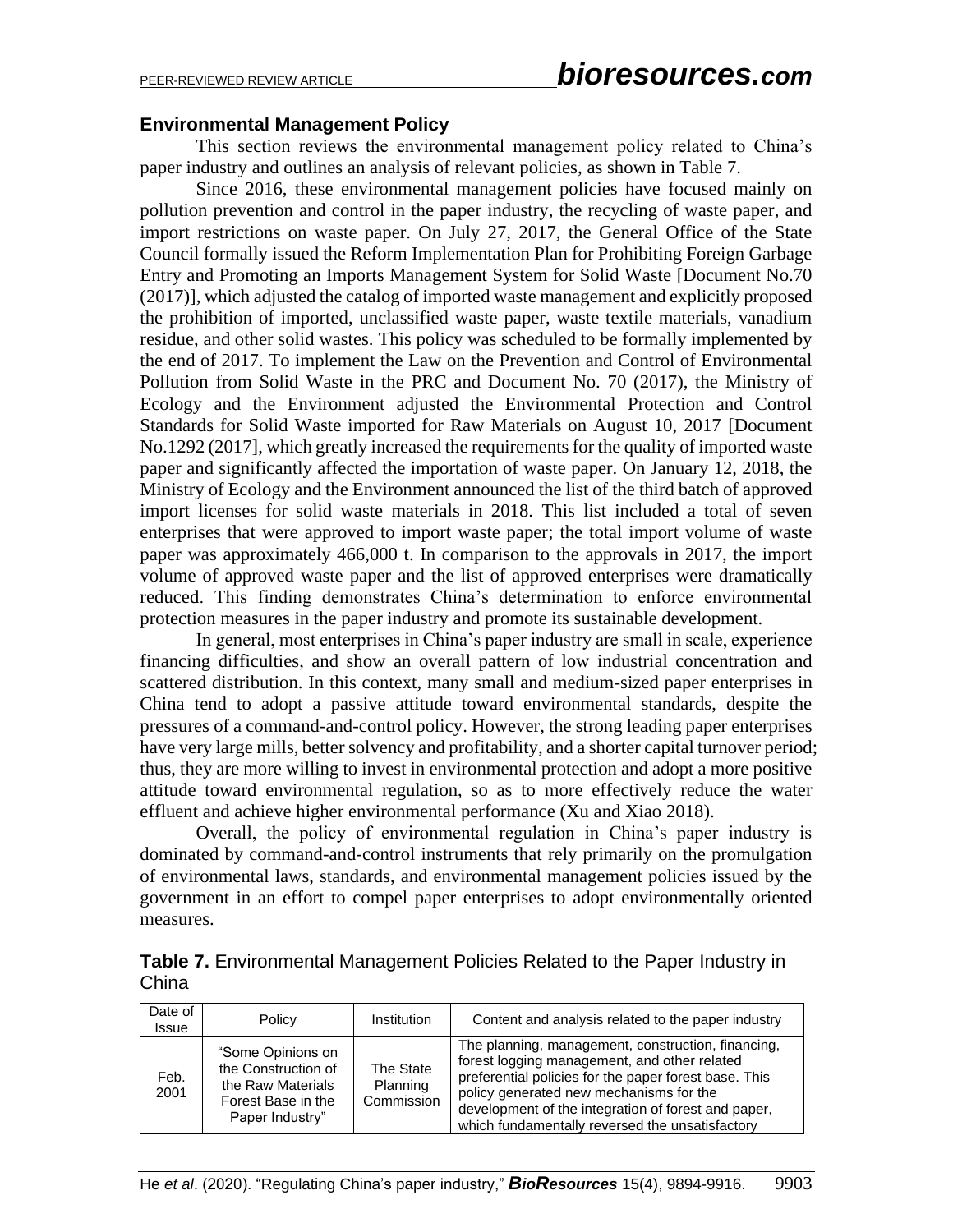|                       |                                                                                                                                    |                                                                                                                   | situation with respect to the structure of raw materials<br>within the paper industry (No.141 Document.2001).                                                                                                                                                                                                                                                                                                                                                                   |
|-----------------------|------------------------------------------------------------------------------------------------------------------------------------|-------------------------------------------------------------------------------------------------------------------|---------------------------------------------------------------------------------------------------------------------------------------------------------------------------------------------------------------------------------------------------------------------------------------------------------------------------------------------------------------------------------------------------------------------------------------------------------------------------------|
| June<br>2007          | "The Comprehensive<br>Work Plan for Conse<br>rving Energy and Re<br>ducing Emissions"                                              | The State<br>Council                                                                                              | The paper industry mainly eliminated the straw pulp<br>production device, which has an annual output of less<br>than 34 thousand tons, a chemical pulp production<br>line with an annual output of less than 17 thousand<br>tons, a pulp and paper factory with an annual output<br>of less than 10 thousand tons or less, and which<br>utilizes waste paper as its main raw materials.                                                                                         |
| August<br>2007        | "The Comments of<br>China Paper<br>Association on the<br>Development of the<br>Paper Industry in<br>11th Five-Year-Plan"           | China Paper<br>Association                                                                                        | Pollution controls within the paper industry should first<br>of all adhere to the guideline of prevention first and<br>comprehensive management, improving the<br>environmental regulatory system, strengthening<br>environmental law enforcement, improving pollution<br>control measures, and strict control of total emissions<br>and emissions concentrations in order to successfully<br>achieve the transformation from end-of-pipe treatment<br>to pollution prevention. |
| Oct.<br>2007          | "Paper Industry Deve<br>lopment Policy"                                                                                            | The National<br>Developmen<br>t and<br>Reform<br>Commission                                                       | The guiding policy for the development of the paper<br>industry focuses on industrial layout, the structure of<br>raw materials, product structure, and enterprise<br>structure adjustment.                                                                                                                                                                                                                                                                                     |
| March,<br>2008        | "Ten Major Measures<br>for Energy<br>Conservation,<br><b>Emission Reduction</b><br>and Environmental<br>Protection"                | Report on<br>the<br>government<br>work of the<br>first session<br>of the 11th<br>National<br>People's<br>Congress | The first task requires that the paper industry<br>complete the plan to eliminate the existing backward<br>capacity and establish an exit mechanism to achieve<br>this.                                                                                                                                                                                                                                                                                                         |
| May,2<br>014          | "Action Plan for<br>Energy Saving and<br><b>Emission Reduction</b><br>and Low Carbon<br>Development during<br>2014-2015 period"    | The State<br>Council                                                                                              | The 8 <sup>th</sup> article proposes that the prevention and<br>control of water pollution should be strengthened to<br>ensure enhanced control of pollutant discharge within<br>key industries, such as the paper, printing, and dyeing<br>industries.                                                                                                                                                                                                                         |
| April,<br>2015        | "Action Plan for the<br>Prevention and<br>Control of Water<br>Pollution"                                                           | The State<br>Council                                                                                              | Production projects that are high polluters of the water<br>environment, such as small papermaking projects<br>which do not conform to the national industrial policy,<br>should be banned. By the end of 2017, the pulp and<br>paper industry had strived to complete the<br>transformation of the pulping process without<br>elemental chlorine or the adoption of other low-<br>polluting pulping technologies.                                                              |
| August<br>, 2017      | <b>Technical Policy of</b><br><b>Pollution Prevention</b><br>and Control in Paper<br><b>Industry (Document</b><br>No.35[2017])     | Ministry of<br>Ecology and<br>Environment                                                                         | The pollution prevention and control work of the paper<br>industry is guided by four aspects: production<br>process, comprehensive utilization, the prevention<br>and control of secondary pollution, and the<br>encouragement of new technology and R&D.                                                                                                                                                                                                                       |
| Decem<br>ber,<br>2017 | Regulations on the<br>Environmental<br>Protection and<br>Management of<br><b>Imported Waste</b><br>Paper (Document<br>No. 5[2017]) | Ministry of<br>Ecology and<br>Environment                                                                         | The licensing conditions for enterprises to import<br>waste paper should be adjusted. It is clearly stipulated<br>that the production capacity of imported enterprises<br>should be no less than 50,000 tons per annum.                                                                                                                                                                                                                                                         |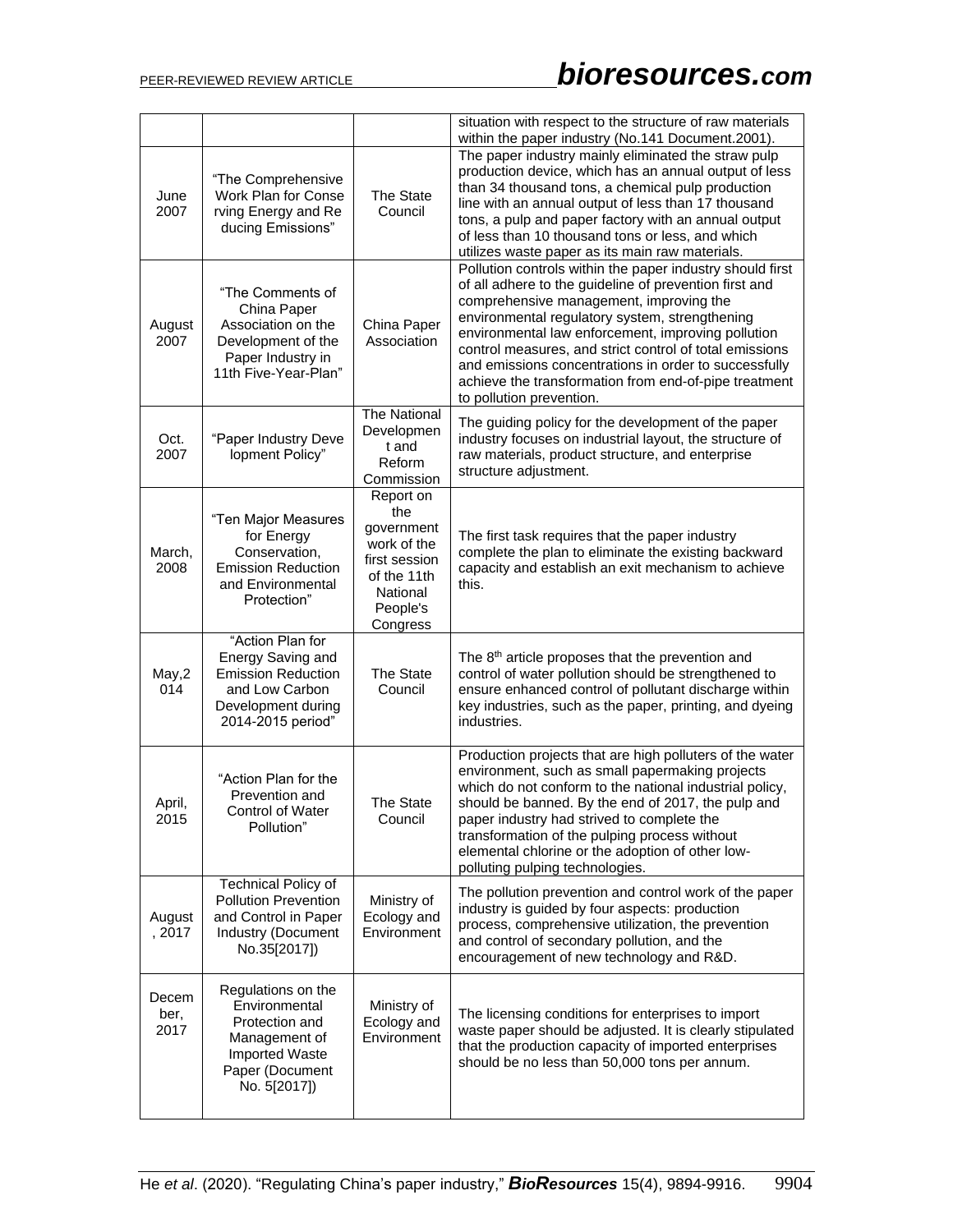#### *Analysis of market-based environmental regulation policy*

Although the environmental regulation policy for China's paper industry is currently dominated by a form of command-and-control policy, it is transitioning to a form of market-based policy. The principal market-based policy instruments include environmental taxes, environmental subsidies, and tradable emission permits. These instruments may provide enterprises with direct incentives to reduce their emissions at the lowest cost, improve the environment, and encourage enterprises to adopt advanced environmental technology (Stavins 2003; Xu *et al*. 2003; Cui 2010), especially if a perfectly competitive market is assumed (Biglaiser and Horowitz 1995). This article analyzes two main types of market-based environmental regulation policy: environmental taxes and emissions trading.

#### *Environmental taxes*

The theoretical basis of the environmental tax policy is the Pigou tax, which was proposed by Pigou as an economic means of controlling the negative externalities of environmental pollution. More specifically, the Pigou taxis a tax on the polluter that is calculated according to the harm caused by the pollution. The gap between the private cost and social cost of the polluter's production is compensated by the tax so as to equalize the two costs (Zhao and Tao 2011). According to the Pigou tax theory, the government can internalize the negative environmental externality by setting the environmental tax rate to the marginal social loss caused by pollution.

A pollution charge policy for large and medium-sized paper enterprises was established in China in 1978. Since the 1980s, the policy has gradually been implemented nationwide and has achieved certain results in the control of the environmental pollution of enterprises. Thus, in the 30 years since reform and opening up, the environmental tax policy for paper enterprises in China is primarily a pollution charge policy, and the collection of environmental taxes by relevant government departments has been added to the agenda, although the specific timeframe, tax rate, and object of taxation have yet to be determined.

Until June 10, 2015, the legal office of the State Council promulgated the Environmental Protection Tax Law (Draft). The second article of the Draft stipulates that enterprises and institutions that discharge pollutants directly into the environment shall be liable to an environmental protection tax. The third article stipulates that the taxable pollutants are atmospheric pollutants, water pollutants, solid waste, construction noise, industrial noise, and other pollutants (People 2015).

The Draft defines key monitoring taxpayers as those taxpayers who operate in the 14 key polluting industries, *e.g*., the thermal power, steel, cement, electrolytic aluminum, coal, metallurgy, building materials, mining, chemical, petrochemical, pharmaceutical, and light industries (*e.g*., brewing, paper, fermentation, sugar processing, vegetable oil processing, textiles, and tanning) and key monitoring enterprises in other polluting industries. Note that the paper industry, which is a highly polluting industry that produces a high concentration of water pollutants, constitutes a key target for the levy of environmental taxes.

In addition, the Draft proposed that provincial governments should consider the environmental carrying capacity, pollutant emission status, and economic and ecological development goals of their regions when determining the appropriate amount of tax for taxable pollutants in the prescribed tax standards. Consequently, local governments can develop the levy standard for the local environmental tax in accordance with the local environmental protection targets.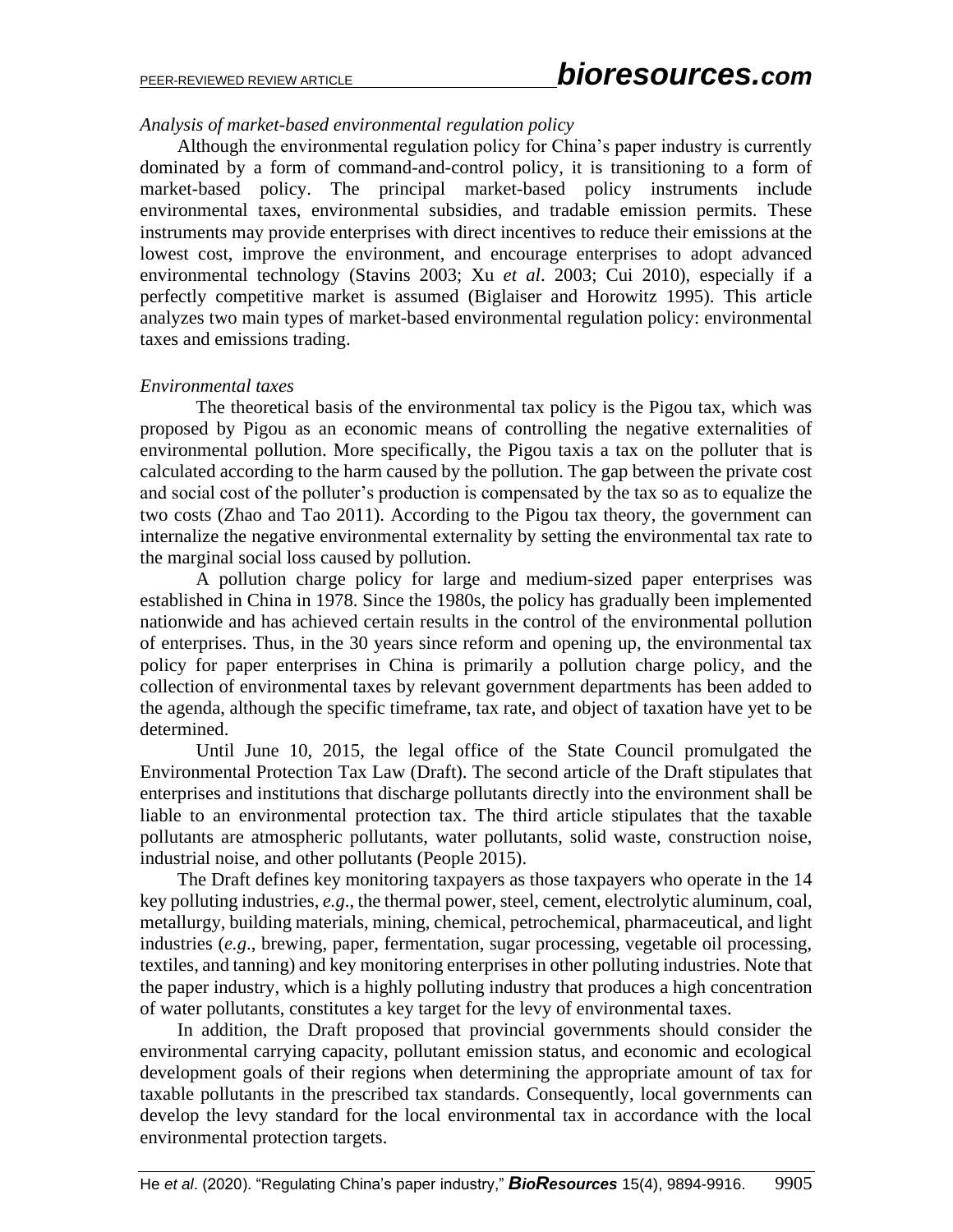The levy standard for the environmental tax should generally be in accordance with the levy standards for the pollution charge; thus, the implementation of the environmental tax has not significantly increased the tax burden on enterprises. A unified environmental tax system, including carbon taxes and ecological taxes, will ultimately replace pollution charges. Thus, China's environmental regulation of the paper industry is currently transitioning from a command-and-control policy to a market-based policy.

On December 25, 2016, the Environmental Protection Tax Law of the PRC was approved. The purpose of the law is to convert the current pollution charge into an environmental tax in accordance with the principle of tax burden shifting. The formal environmental tax was imposed on January 1, 2018. It was the first single tax law issued after the establishment of the principle of statutory tax revenue in China in March, 2015. To promulgate this law, the government attempted to employ more market mechanisms to solve environmental problems. The promulgation of environmental taxes was aimed to force highly polluting enterprises into automatic bankruptcy while creating greater development opportunities for enterprises that implement cleaner production, thus incentivizing enterprises to achieve sustainable and healthy development. Regarding paper enterprises in China, the enactment of the law has helped to reduce the production of solid waste by paper enterprises and urge them to use clean waste paper materials for pulping.

#### *Emissions trading*

The emissions trading system has introduced market mechanisms that enable the main economic actors to freely trade pollution permits. These mechanisms encourage the optimal allocation of environmental resources, thus urging economic actors to adopt the most effective means of reducing emissions. Some academics have argued that a tradable permit system offers the desired environmental quality at the lowest cost (Baumol and Oates 1985; Brännlund *et al*. 1995; Brännlund *et al*. 1998) and can promote technological advancement during the second phase of the Emissions Trading System (Fontini and Pavan 2014).

The implementation of the emissions trading policy for China's paper industry adopted an approach in which experimentation precedes popularization across the entire country. The pilot of the policy was conducted in the paper industry in Hubei province. In 2007, Hubei promulgated the Management Measures for Main Pollutant Emissions Trading in Hubei Province, which marked the establishment of the main pollutant emissions trading market in the entire province, and the launch of a pilot project in the paper industry (Li 2012a).

The emissions trading policy in Hubei province was highly effective. More specifically, because their pollutant emissions exceeded the standard outlined by the emissions trading system, some highly polluting small paper enterprises were obliged to purchase pollutant emission indicators. These enterprises were thus eliminated from competition owing to a sharp increase in production costs, whereas high-performing large and medium-sized paper enterprises could afford to invest in R&D for emission reduction technology, as they could enjoy considerable economic benefits from the auction of the remaining emission permits. Note that the emissions trading policy has played a regulatory role in the market by encouraging enterprises to reduce emissions, which has contributed substantially to reaching the goal of controlling total pollution levels (Li 2012a).

In September 2015, in the Joint Statement of the Heads of China and the United States on Climate Change, the Chinese government formulated a plan to launch a national carbon emissions trading system covering key industries such as the steel, electric power,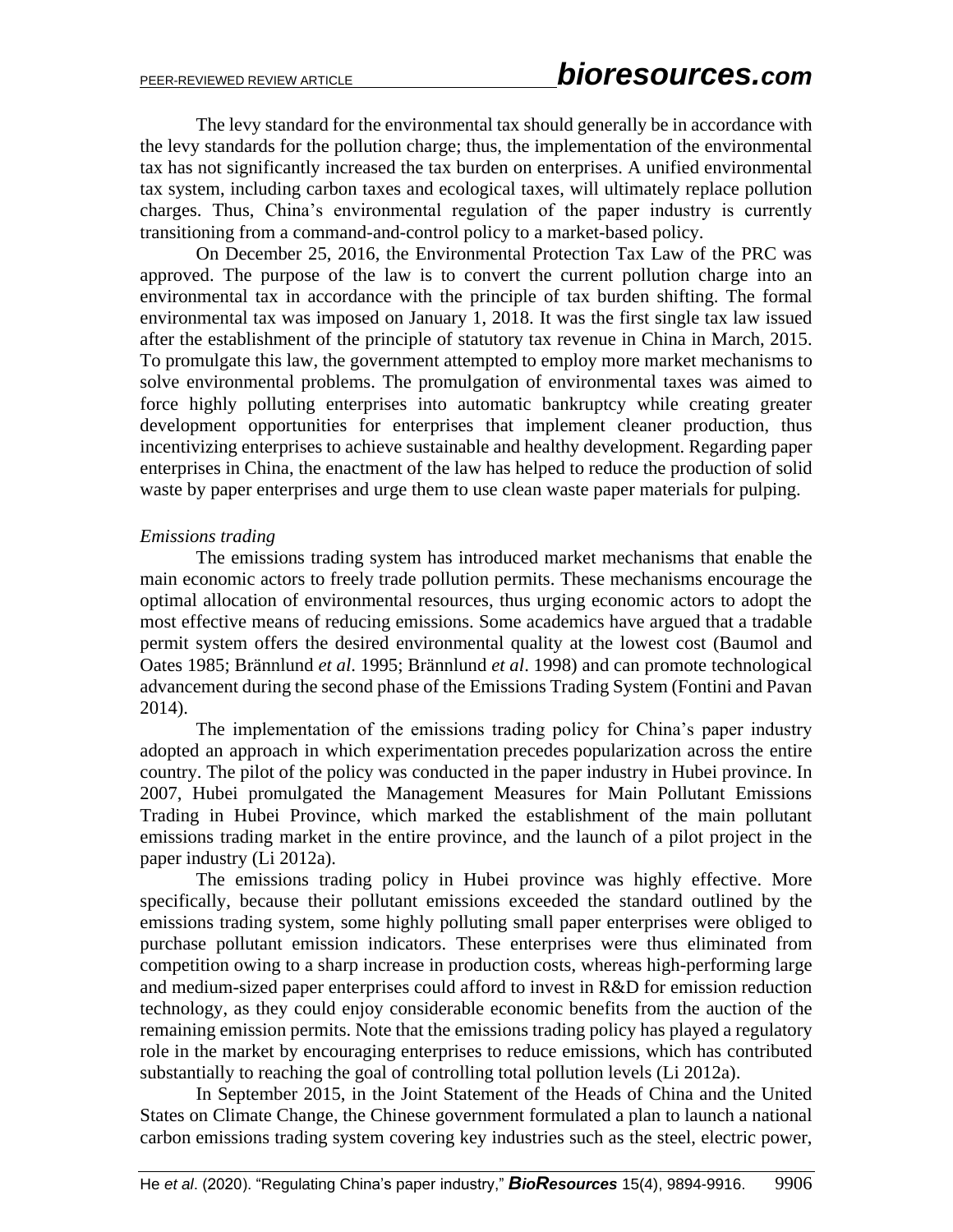chemical, and papermaking industries in December 2017. China's paper industry is one of the key industries covered by China's unified carbon market. Among the seven carbon trading pilot areas, 71 paper enterprises in Guangdong and 6 paper enterprises in Shanghai are included in the carbon emissions trading system. As China's carbon trading market gradually improves, paper enterprises will face more stringent carbon emission constraints. The key strategy for paper enterprises to take the initiative in the emissions trading market is carbon management (Wu and Xu 2019). China's carbon management activities are currently government-led, and large enterprises are the main focus of exploratory action.

By analyzing the annual reports, social responsibility reports, environmental reports, and websites of listed paper enterprises, Wu and Xu (2018) summarized six carbon management measures for Chinese paper enterprises, as follows: setting emission reduction targets, the development of low-carbon products, improving the process flow and supply chain, new market and business development, organizational participation, and the development of external relations. Among the environmental management measures, China's paper enterprises prefer to improve the process flow and supply chain to reduce carbon emissions, whereas most enterprises are not willing to set emission reduction targets and take relevant measures (Jeswani et al. 2008).

The Ministry of Ecology and the Environment of the PRC integrated all existing environmental management systems, implemented "one-certificate" management of pollution emission permits, and developed a new model of pollution source management that reflects a comprehensive system. One-certificate management treats the pollution emission permit system as the core and integrates all types of environmental management systems for point-source pollution into a whole, which is effective for improving the overall efficiency of point-source environmental management.

The General Office of the State Council issued the Implementation Scheme for the Emissions Permit System for Controlling Pollutants [Document No. 81 (2016)] in November 2016. In accordance with the implementation scheme, emission permits were first issued to thermal power companies and paper industry enterprises. To implement Document No. 81 (2016), the Ministry of Ecology and the Environment issued the Measures for the Management of Pollutant Emissions Permits [Trial Implementation, Document No. 48 (2018)] in January 2018. These measures establish an approval procedure for pollution emission permits; define the legal responsibilities of the environmental protection department, pollutant emission unit, and third-party organizations; and represent a definitive step toward the reform and improvement of the pollution emission permit system.

#### *Analysis of voluntary environmental regulatory policy*

Voluntary environmental regulatory policy is not enforced, and many specific policy instruments reflect agreements or ethical advice. The government usually influences voluntary environmental regulatory policy for China's paper industry, which is implemented mainly by appeals by the government and the use of indirect pressure and moral persuasion to urge enterprises to adopt an ethical environmental attitude toward pollution control or cleaner production. Therefore, voluntary environmental regulatory policy is typically used in conjunction with command-and-control environmental policy, highlighting the complementary roles of command-and-control regulation and voluntary regulations (Korhonen *et al*. 2015). At the international level, the more mature and voluntary environmental regulatory policy instruments include the environmental management system standard ISO14001, standards for cleaner production and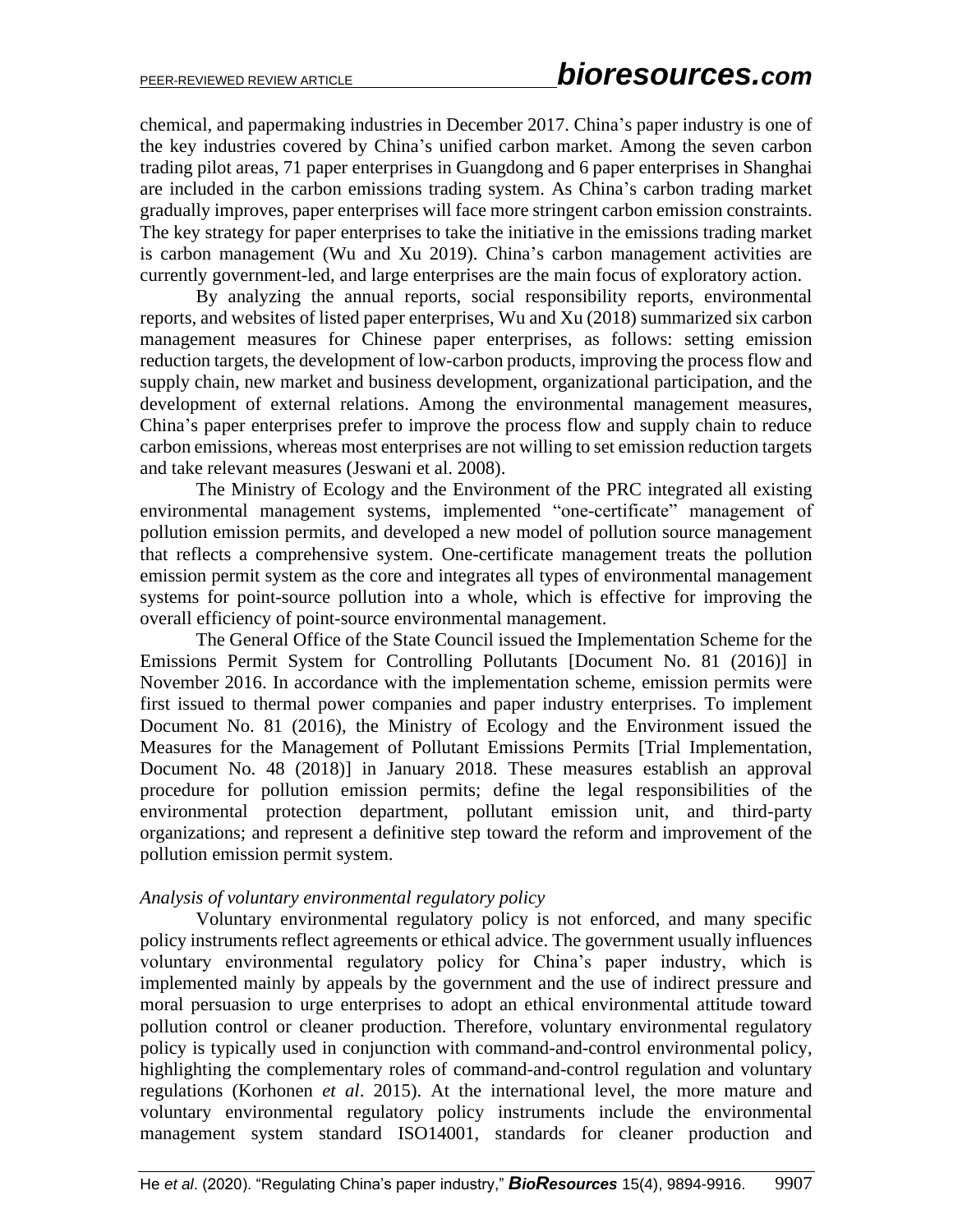environmental labeling, and the EU Eco-Management and Audit Scheme (Ma and Zhao 2005). Since the 1990s, China's voluntary environmental regulatory policy system (which includes cleaner production, ISO14001, and the information disclosure system) has been incrementally developed and improved.

The voluntary environmental regulatory policy outlined in the Paper Industry Development Policy states that "the environmental indicators announcement" and enterprise environmental protection information disclosure system should be implemented to encourage the public to participate and encourage enterprises to adopt ethical environmental behavior, to actively implement environmental certification, environmental labeling, and the performance appraisal system for environmental protection. This policy is neither mandated by an oversight body nor binding; thus, its implementation depends mainly on the voluntary participation of enterprises. To implement voluntary environmental regulation, the government usually encourages enterprises to actively participate in adopting the agreements, standards system, or information disclosure mechanism outlined by voluntary environmental regulatory policies by awarding regulatory exemptions.

ISO14001, the environmental management system standard, is mainly adopted for the voluntary environmental regulation of the paper industry. This system is designed to certify the environmental management procedure and management structure of enterprises. Many paper enterprises are attempting to obtain certification according to the ISO14001 environmental management system standard, and many large enterprises have obtained certification. For example, Ningbo Paper Co. Ltd. is not only one of the largest Chinese paper packaging and manufacturing enterprises, but also the first enterprise in China to obtain this certification. By obtaining ISO14001 certification, paper enterprises have transitioned from the passive control of pollutant emissions and shifted toward the control and prevention of pollutant emissions throughout the entire production process, thereby providing a new framework characterized by ecological environmental regulation for traditional environmental regulations in the paper industry.

However, when voluntary compliance by enterprises is not realized, the government lacks executive power for mandatory regulation. Only when voluntary regulation reaches a certain level can the effectiveness of mandatory regulation be improved (Hoffman *et al*. 2015).

# **CONCLUSIONS**

This study considers the status quo of environmental management in China's paper industry. On the basis of an analysis of the environmental regulation policies (*i.e.*, command-and-control, market-based, and voluntary policies), the effects of the policies can be summarized as follows.

1. The environmental regulation policy for China's paper industry is not sufficiently independent from the industry and has a low regulation standard.

The effects of the environmental regulatory policy for China's paper industry are unsatisfactory, for the following reasons. First, environmental regulatory agencies lack independence from the paper industry, which diminishes the effectiveness of environmental regulations (Chen *et al.* 2016). Second, the standard of environmental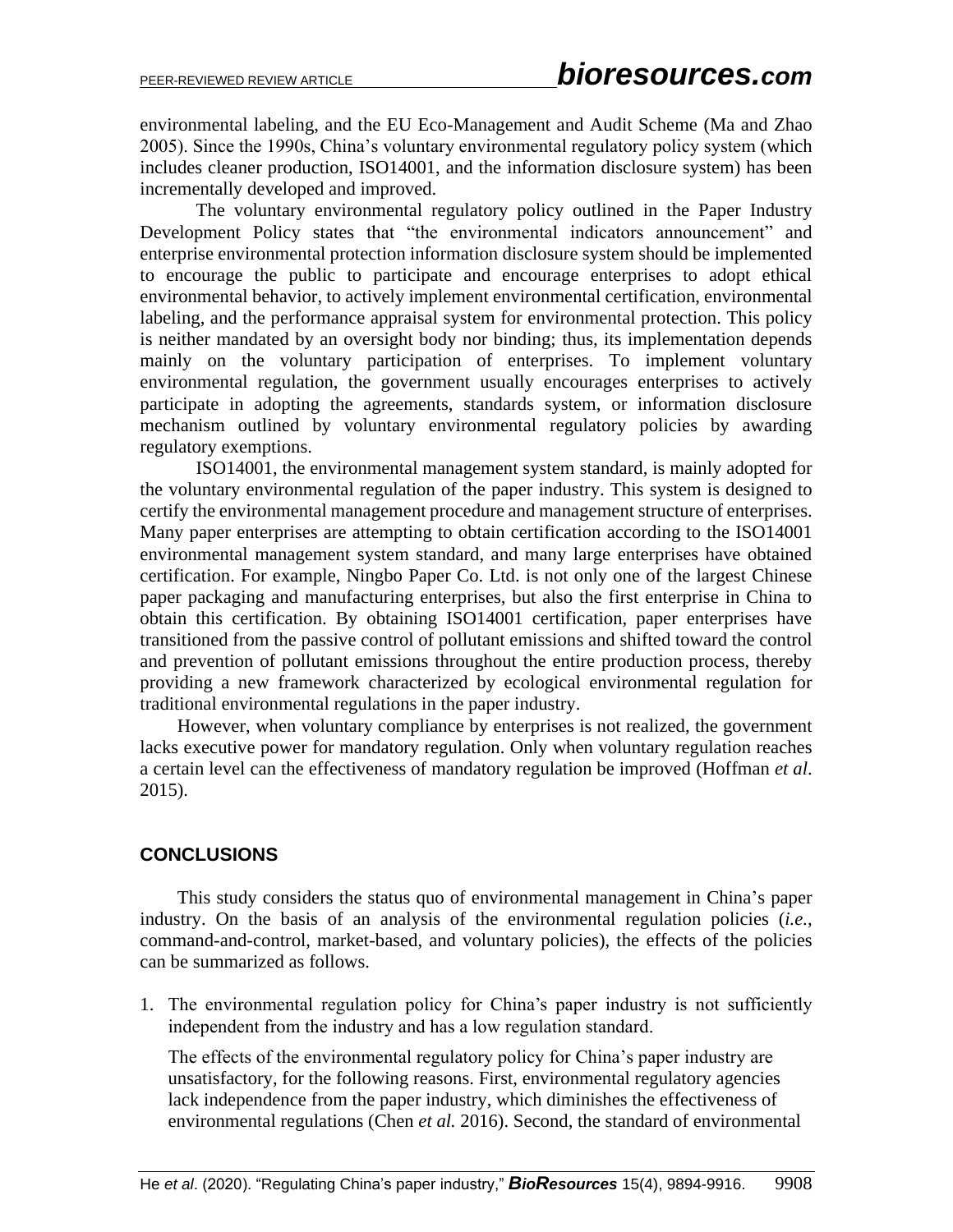regulation is relatively low (Liu 2014). The lack of independence of environmental regulatory agencies in the paper industry has a direct negative impact on the regulatory effect (He *et al.* 2018). The Ministry of Ecology and Environment of the PRC is the main body regulating the paper industry, and the laws and regulations department is responsible for drafting environmental laws, regulations, and policies. However, this department should refer to the legislative suggestions of the local government when formulating specific environmental regulations. Considering the contribution of paper enterprises to the local GDP, local governments have proposed relaxing the regulation standards for paper enterprises, which inevitably results in lower standards for the environmental regulation of the paper industry (Sun 2013).

2. Although the environmental regulation of China's paper industry is dominated by a command-and-control policy, it is gradually transitioning toward market-based and voluntary policies.

Environmental regulatory instruments include pollution emissions standards, cleaner production standards, measures of energy savings and emission reductions for production, and pollution charges (Cui 2010). Those for the paper industry in China are mainly command-and-control regulatory instruments, and the application and innovation of market-based regulatory instruments are inadequate (Liu 2014).

3. As the paper industry produces more pollution, the government has reinforced environmental regulation in this sector in terms of the regulatory system and methods used and also strengthened the environmental investment of the paper industry.

In fact, the present study confirmed the hypothesis of Porter and Van Der Linde (1995), that is, that appropriate environmental regulation can encourage enterprises to increase their environmental innovation investment, thus offsetting the cost of environmental regulation and enhancing their competitiveness. In addition, environmental regulation has a significant positive effect on the environmental investment of enterprises in China, as reported by Jiang and Xu (2015) and Wang (2018).

4. In comparison with other highly polluting industries in China, the regulatory performance in the paper industry is still low.

Compared with other manufacturing industries, the global paper industry has a large pollution discharge capacity (Toczyłowska-Mamińska 2017). The paper industry in China is highly polluting, and thus it is a key industry for the implementation of environmental regulations. However, the ability of environmental regulations to motivate Chinese paper enterprises to fulfill their environmental responsibilities is very limited; that is, environmental regulations have not yielded the expected results (He *et al.* 2018).

# **POLICY IMPLICATIONS**

To improve the performance of environmental regulation policies in China's paper industry, we propose the following policy initiatives.

1. Ensure the independence of environmental regulatory agencies and determine the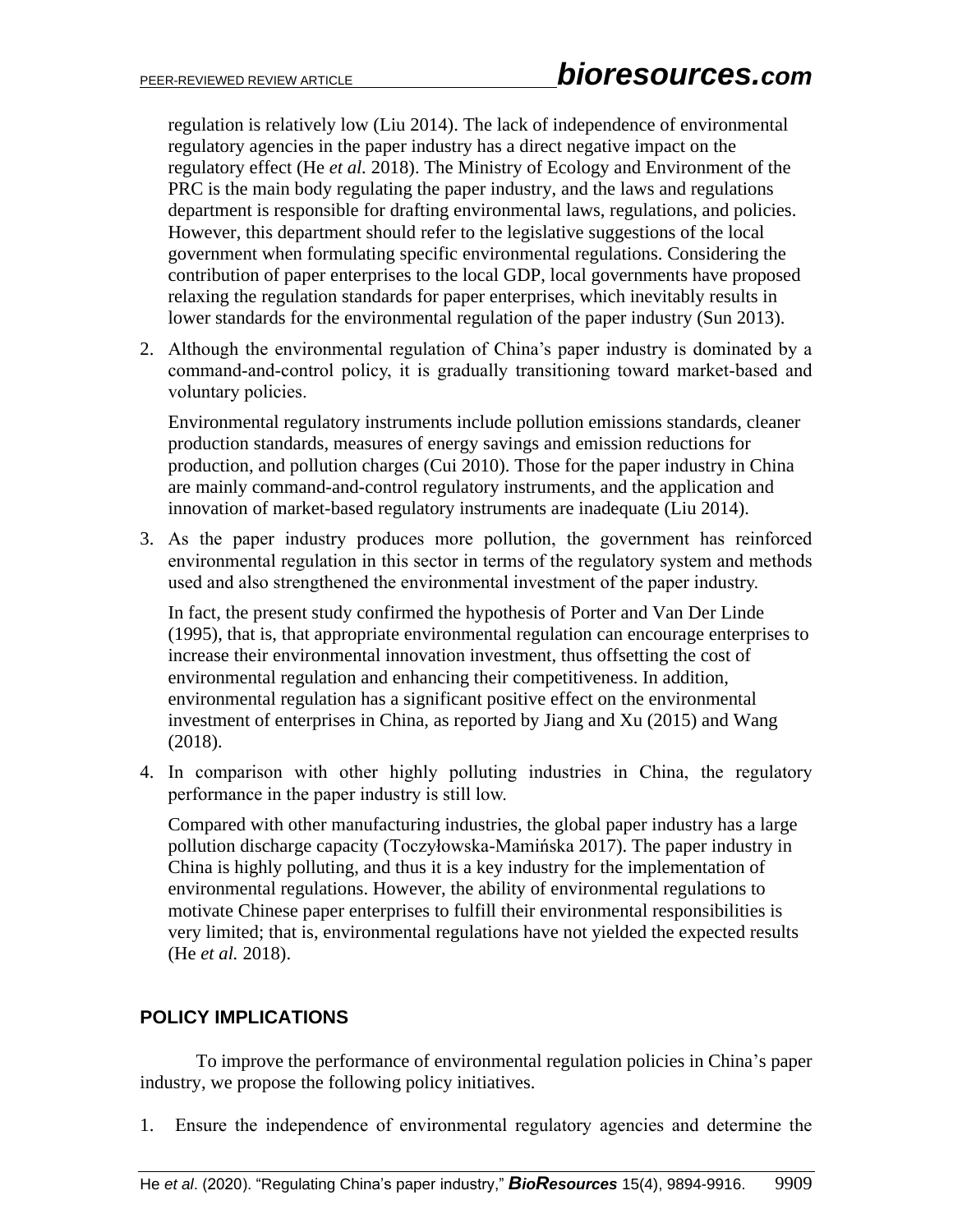most appropriate regulation standard for the paper industry.

Because the independence of environmental regulatory agencies is the key to avoiding "regulatory failure", the central government should promote the integration and establishment of new comprehensive regulatory bodies and ensure the independence of environmental protection legislative bodies from other government agencies and local governments (Zheng 2014). In addition, the government should consider the costs and benefits when formulating the regulation standards for the paper industry and strive to establish the most suitable regulation standards for the development of paper enterprises on the basis of cost–benefit optimization (Thomas 2016).

2. Accelerate the transition from command-and-control regulation to market-based regulation and self-regulation.

Newell (2008) believed that, among various types of environmental regulation instruments, market-based instruments can play a greater role in increasing environmental investment by enterprises than command-and-control instruments. Thus, the emissions trading policy in China should first establish the total amount of pollution control, determine the initial emission permit quota for each economic entity, and then establish a trading platform that allows emission permits to be freely traded between economic entities to effectively meet the total emission reduction targets and urge individual economic entities to reach their own emission reduction targets using the most efficient means.

In addition to these policies, voluntary regulation and self-regulation, which are important components of the sustainability strategies of enterprises, play an increasingly important role in increasing the environmental investment and improving the environmental performance of enterprises (King *et al.* 2012; Bergquist and Keskitalo 2016). Effective measures should be taken to improve the level of voluntary regulation and self-regulation. For example, the current environmental disclosure and participation mechanism for Chinese paper enterprises should be further improved (Hou *et al.* 2012); the active participation of small and medium-sized enterprises in environmental activities can be fostered using incentivized market instruments (Xing 2018). Because voluntary and command-and-control regulation are complementary approaches, the role of additional voluntary alternatives to implementing commandand-control regulation is emphasized to complement government legislation and gain market benefits from greening the entire supply chain of the paper industry (Korhonen *et al.* 2015).

3. Appropriately improve the intensity of environmental regulation and promote environmental investment by enterprises by combining command-and-control regulation with market-based regulation.

First, because the intensity of China's existing environmental regulations is far from the inflection point at which environmental investment is discouraged, the government can moderately improve the intensity of environmental regulation and effectively enhance the positive effect of environmental regulation on environmental investment by enterprises (Zhang 2018). Second, owing to the different implementation effects of various regulation instruments, regulations should be implemented according to local conditions, giving full play to government plus market regulation to promote environmental investment by paper enterprises.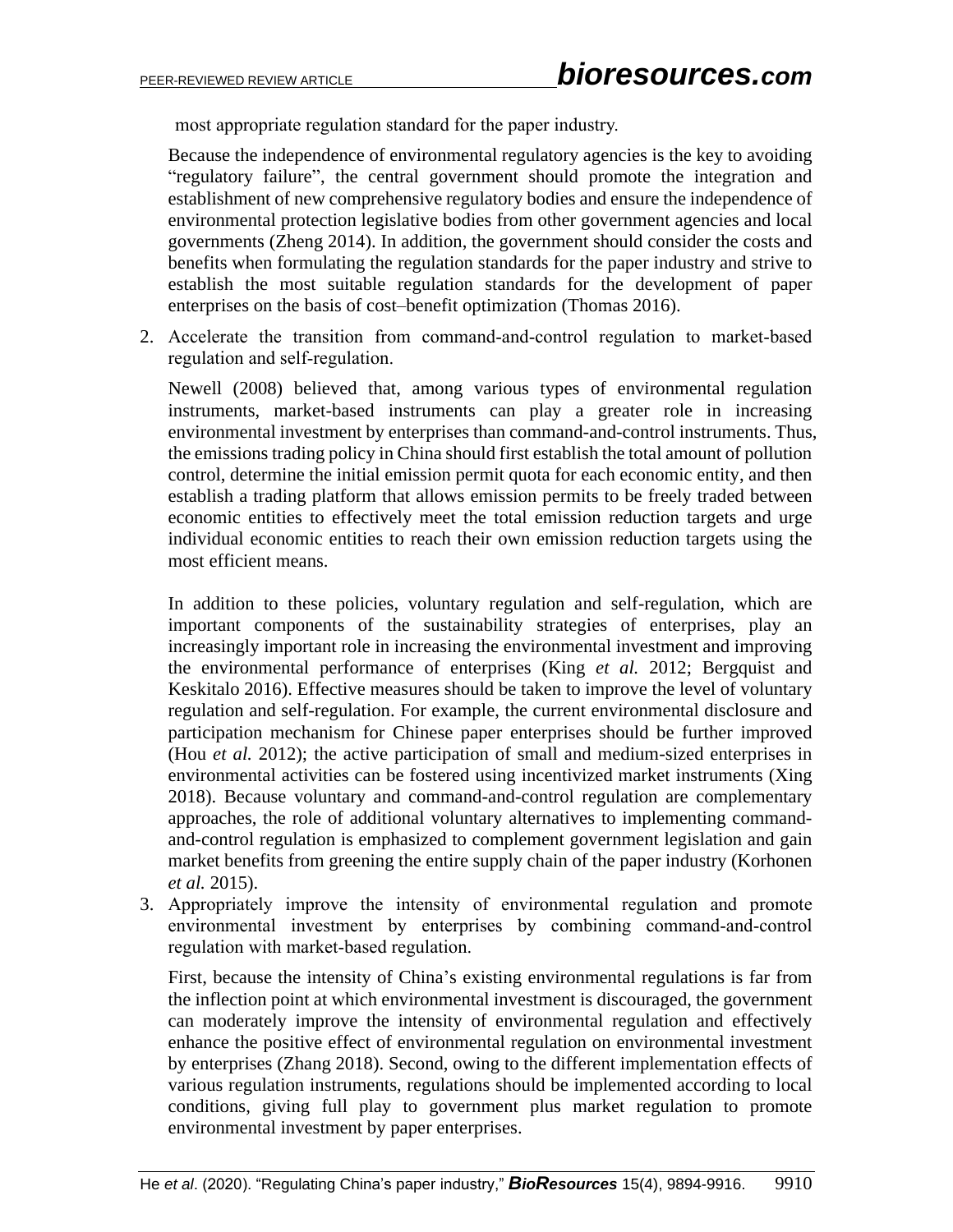4. Promote the green development of paper enterprises and improve regulation performance.

Effective measures can be taken to promote the green development of paper enterprises and improve regulatory performance, for example, eliminating backward capacity and improving the clean production and green innovation capability of paper enterprises. Moreover, forest–pulp–paper integration is also an effective strategy for improving regulatory performance (Qin *et al.* 2019). In recent years, the central government has issued a series of policies to eliminate backward production, including industrial access management, compulsory administrative elimination, economic restrictions, incentive measures, and the supervision, assessment, and accountability of local governments.

Overall, although the policy of eliminating backward production has had certain results, other problems remain, such as an overemphasis on administrative means (Li 2012b). To eliminate backward paper production, paper mills in China producing 37.31 million tons were ordered to shut down between 2010 and 2015 because they did not meet the requirements for environmental protection. China plans to shut down another 8 to 10 million tons of backward paper capacity during the 13<sup>th</sup> Five-Year Plan period (2016– 2020). Administrative measures have played a historic role in eliminating backward paper capacity. However, since 2016, the government's environmental governance of paper enterprises has tended to move away from mandatory administrative means toward market-based means. The Ministry of Ecology and Environment has shifted its attention from environmental assessment to actual emissions and from focusing on key polluting enterprises to issuing emission permits for paper enterprises. These changes reflect the government's tendency to adopt economic measures. Therefore, the transition of the environmental governance of paper enterprises from mandatory administrative measures to market-based means is a general trend (He 2014).

In addition, supply-side reform and "One belt, one road" policy also afford an opportunity to eliminate backward paper capacity and promote industrial optimization and upgrading. For example, supply-side reform encourages improvements in quality and efficiency and gradually realizes the substitution of domestic paper products for some imported products. The "One belt, one road" policy encourages the "superiority" capacity of paper enterprises to export to countries along the Belt and Road, which is beneficial for eliminating backward capacity (Liu and Gao 2016).

5. Design a suitable kraft pulping process and continuously increase the pulping capacity and decrease the level of pollution.

There are many methods of pulping. Kraft pulping is a chemical process that uses sulfite cooking liquors with different pH values to treat raw plant fiber materials and make pulp. However, kraft pulp remains the main raw pulp in the  $21<sup>st</sup>$  century owing to its product quality, production efficiency, and economic advantages. In the 21<sup>st</sup> century, kraft pulping has almost replaced sulfite pulping and accounts for most pulp production, whereas other pulping processes are in the initial development stage (Lin 2009).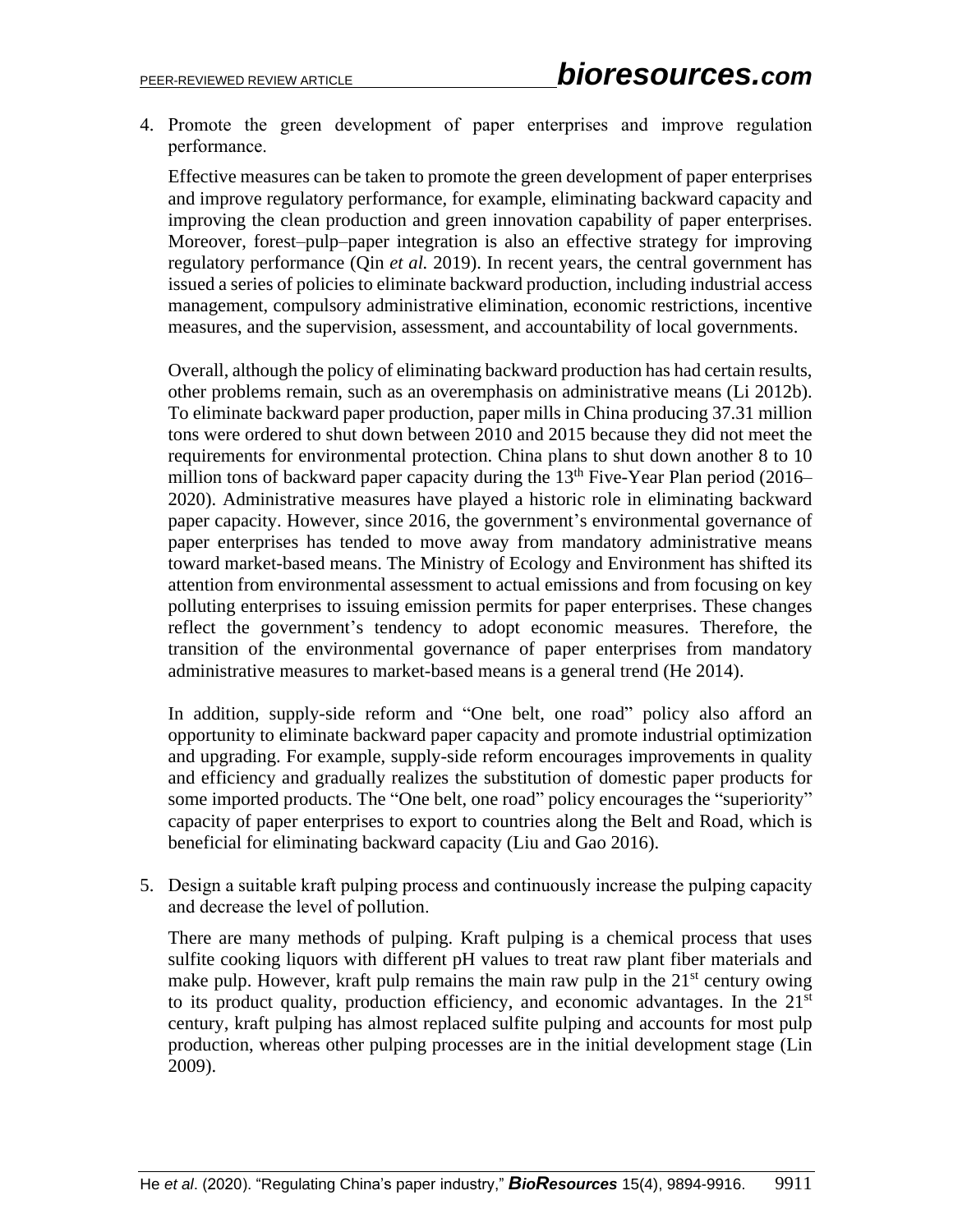# **ACKNOWLEDGEMENTS**

The authors gratefully acknowledge the financial support of National Natural Science Foundation of China, Grant/Award Numbers: 72074102, 71974083, 71904067; Ministry of Education Humanities and Social Sciences Planning Fund, Grant/Award Number: 19YJA790024; Jiangsu Social Science Fund, Grant/Award Number: 18EYB014; Jiangsu Education Department, Grant/Award Number: 2018SJZDI089, Research Support Project for Doctoral Degree Teachers of Jiangsu Normal University of China (Grant 18XWRS017).

# **REFERENCES CITED**

- Bergquist, A. K., Söderholm, K., Kinneryd, H., Lindmark, M., and Söderholm, P. (2013). "Command-and-control revisited: Environmental compliance and technological change in Swedish industry 1970-1990," *Ecological Economics* 85, 6-19. DOI:10.1016/j.ecolecon.2012.10.007.
- Bergquist, A. K., and Keskitalo, C. H. (2016). "Regulation versus deregulation: Policy divergence between Swedish forestry and Swedish pulp and paper industry after the 1990s," *Forest Policy Economics* 73, 10-17.
- Brännlund, R., Färe, R., and Grosskopf, S. (1995). "Environmental regulation and profitability: An application to Swedish pulp and paper mills," *Environmental and Resource Economics* 6(1), 23-36. DOI: 10.1007/BF00691409
- Brännlund, R., Chung,Y., Färe, R., and Grosskopf, S. (1998). "Emissions trading and profitability: The Swedish pulp and paper industry," *Environmental and Resource Economics* 12(3), 345-356. DOI: 10.1023/A:1008285813997
- Baumol, W. J., and Oates, W. E. (1985). "*The Theory of Environmental Policy* (2<sup>nd</sup> Ed.)," Cambridge University Press, UK.
- Biglaiser, G., and Horowitz, J. K. (1995). "Pollution regulation and incentives for pollution-control research," *Journal of Economics & Management Strategy* 3(4), 663- 684. DOI: 10.1111/j.1430-9134.1995.00663.x.
- CPA. (2013). "Annual report of China's paper industry of 2013," China Paper Association, [\(http://www.chinappi.org/reps/20140509094100272619.html\)](http://www.chinappi.org/reps/20140509094100272619.html).
- CPA. (2015). "Annual report of China's paper industry of 2015," China Paper Association, (http://www.chinappi.org/reps/20160510092325153367.html).
- CPA. (2016). "Annual report of China's paper industry of 2016," China Paper Association, [\(http://www.chinappi.org/reps/20171212152738929724.html\)](http://www.chinappi.org/reps/20171212152738929724.html).
- CPA. (2018). "Annual report of China's paper industry of 2018," China Paper Association, (http://www.chinappi.org/reps/20190508092527140869.html).
- CPA. (2019). "Annual report of China's paper industry of 2019," China Paper Association, (http://www.chinappi.org/reps/20200514092223578936.html).
- Chen, J. P., Gao, S. J., and Li, Z. J. (2016). "Prospective of and proposals for China's environmental regulation reform during 'the 13<sup>th</sup> National Five Year Plan' period," *China Population*·*Resources and Environment* 26(11),1-9. (in Chinese)
- Cui, P. (2010). "*The Research on Environmental Regulation Policy on China's Paper Industry*," Master's Thesis, Dongbei University of Finance & Economics, Dalian, China. (in Chinese)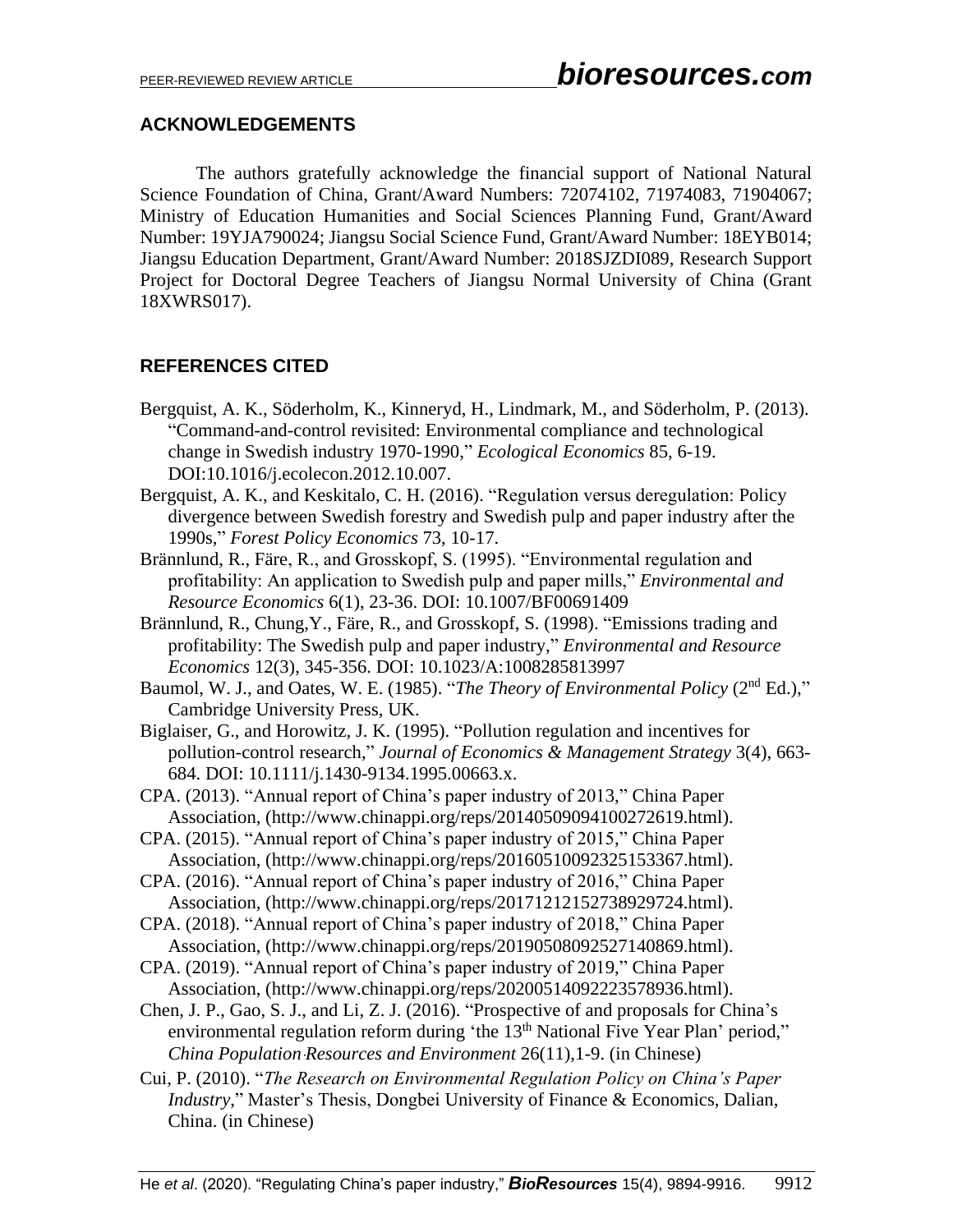- DES. (2018). *China Energy Statistical Yearbook (2018)*, Department of Energy Statistics, National Bureau of Statistics, China Statistics Press.
- Document No.70. (2017). "Reform implementation plan of prohibiting foreign garbage entry and promoting import management system of solid waste," The General Office of the State Council, [\(http://www.gov.cn/zhengce/content/2017-](http://www.gov.cn/zhengce/content/2017-07/27/content_5213738.htm) [07/27/content\\_5213738.htm\)](http://www.gov.cn/zhengce/content/2017-07/27/content_5213738.htm).
- Document No.1292. (2017). "Environmental protection and control standards for solid waste imported for raw materials (draft for comment)," The General Office of the Ministry of Ecology and Environment of the PRC, [\(http://www.zhb.gov.cn/gkml/hbb/bgth/201708/t20170816\\_419743.htm\)](http://www.zhb.gov.cn/gkml/hbb/bgth/201708/t20170816_419743.htm).
- Fontini, F., and Pavan, G. (2014). "The European Union emission trading system and technological change: The case of the Italian pulp and paper industry," *Energy Policy* 68(2), 603-607. DOI: 10.1016/j.enpol.2013.12.020
- Gomez, I. A., Love, H. A., and Burton, D. M. (1998). "Analysis of the effects of environmental regulation on pulp and paper industry structure," in: *1998 Annual Meeting of American Agricultural Economics Association*, Salt Lake City, UT, USA.
- Hoffman, E., Bernier, M., Blotnicky, B., Golden, P. G., Janes, J., Kader, A., Costa, R. K., Pettipas, S., Vermeulen, S., and Walker, T. R. (2015). "Assessment of public perception and environmental compliance at a pulp and paper facility: A Canadian case study," *Environ. Monit. Assess.* 187, 766.
- Hou, J. T., Niu, H. J., and Zhang, H. L. (2012). "Research on the disclosure mode of environmental accounting information of Chinese Enterprises," *Financial Supervision* 8, 3-7. (in Chinese).
- He, Z. X., Shen, W. X., Li, Q. B., Xu, S. C., Zhao, B., Long, R. Y., and Chen, H. (2018). "Investigating external and internal pressures on corporate environmental behavior in papermaking enterprises of China," *Journal of Cleaner Production* 172, 1193-1211.
- He, Y. L. (2014). "How to resolve overcapacity and maintain stable development in the paper industry?" *China Pulp & Paper Industry* 35(15), 10-13.
- Jeswani, H. K., Wehrmeyer, W., and Mulugetta, Y. (2008). "How warm is the corporate response to climate change? Evidence from Pakistan and the UK," *Business Strategy and the Environment* 17(1), 46-60.
- Jiang, X. M., and Xu, C. X. (2015). "Environmental regulation, corporate governance and environmental investment of enterprises," *Accounting Monthly* 27, 9-13. (in Chinese)
- King, A., Prado, A. M., and Rivera, J. (2012). "Industry self-regulation and environmental protection," in: *Oxford Handbook in Business and the Environment*, P. Bansal and A. J. Hoffman (eds.), Oxford University Press, Oxford, pp. 103-121.
- Kivimaa, P. (2007). "The determinants of environmental innovation: The impacts of environmental policies on the Nordic pulp, paper and packaging industries," *European Environment* 17, 92-105. DOI:10.1002/eet.
- Korhonen, J., Patari S., Toppinen A., and Tuppura A. (2015). "The role of environmental regulation in the future competitiveness of the pulp and paper industry: The case of the sulfur emissions directive in Northern Europe," *Journal of Cleaner Production*  108, 864-872. DOI: 10.1016/j.jclepro.2015.06.003
- Liang, C. (2014). "Commentary on top ten news of 2013 in China's papermaking industry," *Papermaking Information* 3, 9-13. (in Chinese). DOI:CNKI:SUN:ZZXX.0.2014-03-005
- Li, Y. (2012a). "Promoting China's green transformation of economic structure by the innovations of market mechanism—A case study of Hubei's emission trading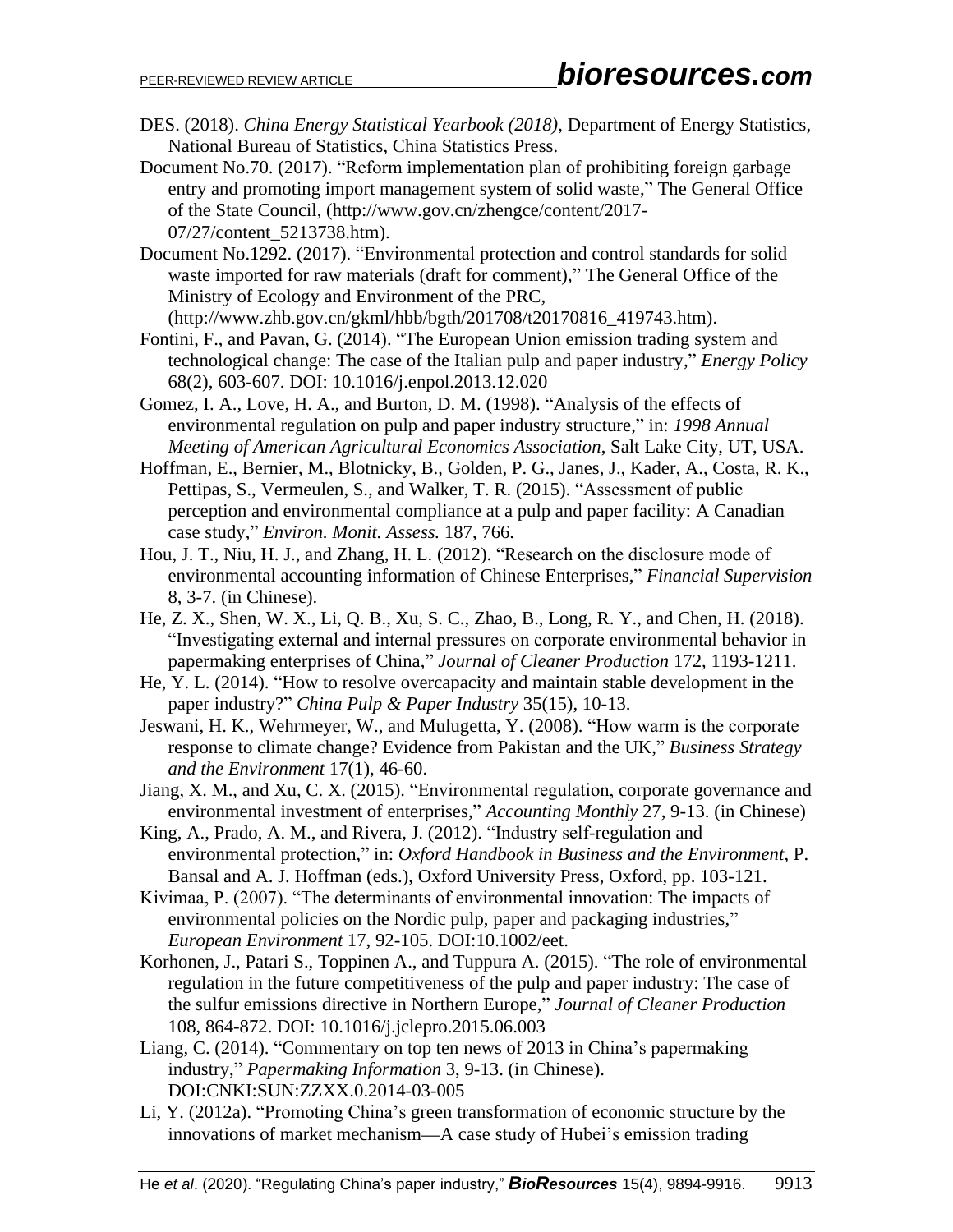scheme," *Journal of China Executive Leadership Academy Pudong* 6(3), 24-28. (in Chinese). DOI: CNKI:SUN:ZPDG.0.2012-03-006

- Li, X. H. (2012b). "Research on the elimination of backward production in the process of industrial transformation and upgrading," *Jiangxi Social Sciences* 5, 12-18. (in Chinese).
- Li, W. H., Bi, K. X., and Cao, X. (2013). "Impact of environmental regulation tools on green technological innovation in manufacturing enterprises: Taking papermaking and paper products manufacturing enterprises for example," *System Engineering* 31(10), 112-122. (in Chinese). DOI: CNKI:SUN:GCXT.0.2013-10-018
- Lin, W. Y. (2009). "Present situation and development prospect of Kraft and Alkaline pulping technology in China," *The 23rd Annual Academic Meeting of Technical Association of Paper Industry of Seven Provinces and Cities in East China.*
- Liu, R., and Gao, F. (2016). "Location route selection of "One Belt, One Road" strategy and resolving the overcapacity issue of traditional industries," *Social Science Research* 1, 45-56. DOI: CNKI:SUN:SHYJ.0.2016-01-005.
- Liu, X. (2014). "*Comparative Study on Environmental Regulation of Pulp and Paper Industry Between China and the United States,"* Master's Thesis, Nanjing Forestry University, Nanjing, China.
- Ma, X. M., and Zhao, Y. W. (2005). "Limitations and transformations in environmental regulation policies - The rise of voluntary environmental policies," *China's Population. Resources and Environment* 15(6), 19-23. (in Chinese). DOI: CNKI:SUN:ZGRZ.0.2005-06-004
- Markusen, J. R., Morey, E. R., and Olewiler, N. D. (1993). "Environmental policy when market structure and plant locations are endogenous," *Journal of Environmental Economics and Management* 24(1), 69-86. DOI: 10.1006/jeem.1993.1005
- MEE. (2008). "Emissions standards for waste water pollutants in pulp and paper industry," Ministry of Ecology and Environment of the People's Republic of China, China Environmental Science Press (in Chinese).
- NBS. (2017). "Notice on distributing the statistical classification of large, medium, small and micro enterprises (2017)," National Bureau of Statistics, (http://www.stats.gov.cn/tjgz/tzgb/201801/t20180103\_1569254.html)
- Newell, R. G. (2008). "A U.S. innovation strategy for climate change mitigation," The Brookings Institution, Washington DC15. Retrieved from [https://hdl.handle.net/10161/7546.](https://hdl.handle.net/10161/7546)
- Pashigan, P. B. (1984). "The effect of environmental regulation on optimal plant size and factor shares," *Journal of Law & Economics* 27, 1-28. DOI: 10.2307/725151
- People. (2015). "The legal office of the State Council: The Environmental Protection Tax Law began to seek advice," [\(http://politics.people.com.cn/n/2015/0610/c1001-](http://politics.people.com.cn/n/2015/0610/c1001-27134278.html) [27134278.html\)](http://politics.people.com.cn/n/2015/0610/c1001-27134278.html).
- Porter, M. E, and Van Der Linde C. (1995). "Toward a new conception of the environment-competitiveness relationship," *The Journal of Economic Perspectives* 9(4), 97-118.
- QZIRI. (2019). "Panoramic Map of China's paper industry," Qianzhan Industry Research Institute,[\(https://baijiahao.baidu.com/s?id=1645445347785690127&wfr=spider&for=](https://baijiahao.baidu.com/s?id=1645445347785690127&wfr=spider&for=pc) [pc\)](https://baijiahao.baidu.com/s?id=1645445347785690127&wfr=spider&for=pc)
- Qin, G. Y., Kang, N., Liu, X. Y., and Cheng, B. D. (2019). "Environmental regulation and paper industry growth: A literature review," *Review of Industrial Economics* 5, 102-112. (in Chinese).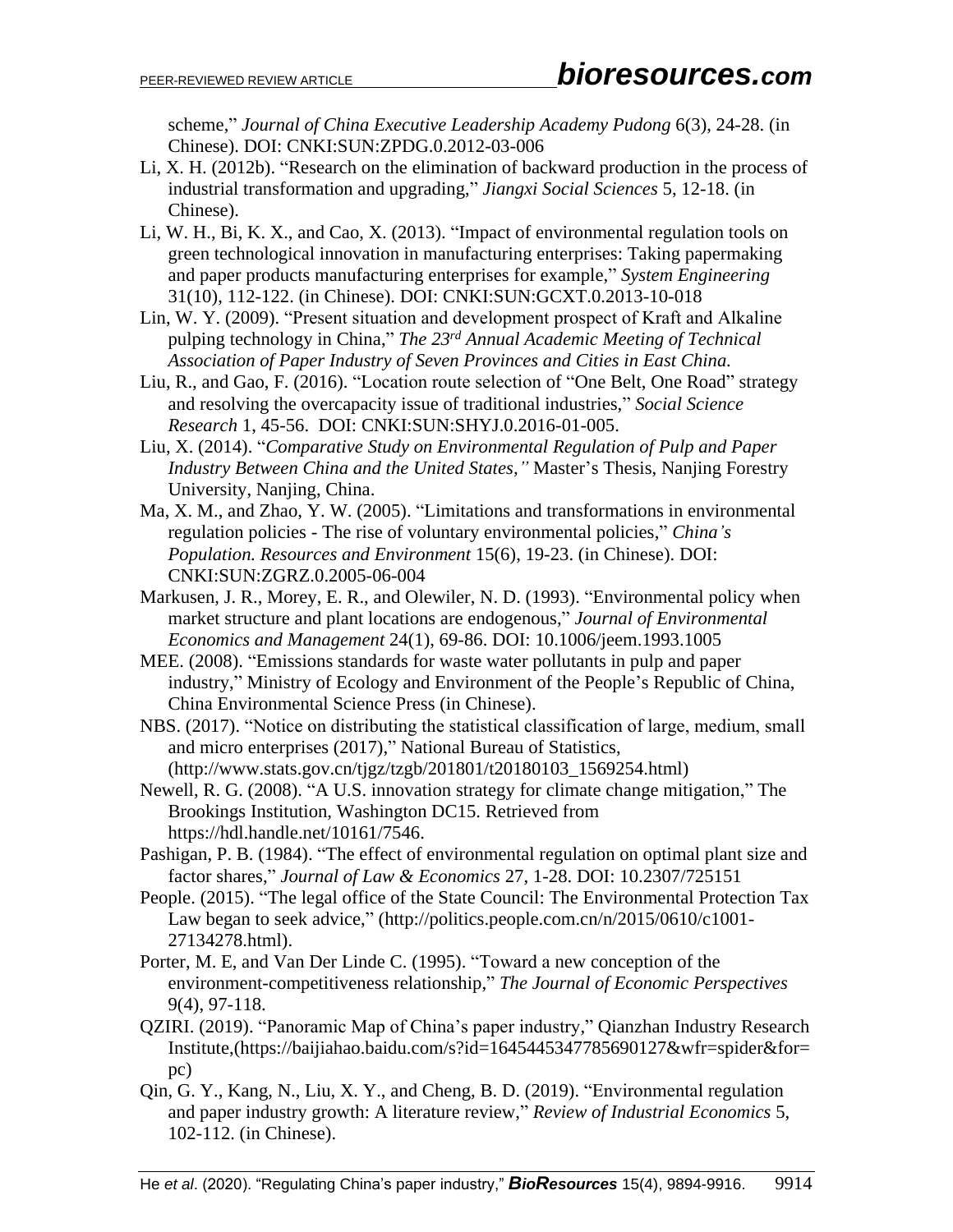- Sang, L. H., Huang, W., Feng, Z. Y., and Zhang, J. (2012). "Analysis on the current situation of water consumption and water intake quota in pulp and paper industry in China," *The Changjiang River* 19, 6-8 (in Chinese). DOI:10.3969/j.issn.1001- 4179.2012.19.002
- Song, X. Y., and Xu, X. Y. (2018). "Empirical analysis of market concentration and its influencing factors in China's papermaking industry," *Economic Research Guide* 34, 32-35. (in Chinese)
- Stavins, R. N. (2003). "Experience with market-based environmental policy instruments," *Handbook of Environmental Economics* 1, 355-435.
- Sun, P. J. (2013). *Studies of China's Paper Industry Environmental Regulation*, Master's Thesis, Liaoning University, Shenyang, China. (in Chinese)
- Toczyłowska-Mamińska, R. (2017). "Limits and perspectives of pulp and paper industry wastewater treatment – A review," *Renewable and Sustainable Energy Reviews* 78, 764-772.
- Thomas, S. (2016). "At what costs? Environmental regulations and cost-benefit analysis in Michigan *v*. EPA, 49," *The John Marshall Law Review* 1257.
- MIIT. (2008). "Paper industry development policy," Ministry of Industry and Information Technology of the People's Republic of China. [\(http://www.miit.gov.cn/n1146285/n1146352/n3054355/n3057601/n3057609/c35617](http://www.miit.gov.cn/n1146285/n1146352/n3054355/n3057601/n3057609/c3561769/content.html) [69/content.html\)](http://www.miit.gov.cn/n1146285/n1146352/n3054355/n3057601/n3057609/c3561769/content.html).
- Wang, W. (2012). "Analyzing the legalization of the mandatory standards in China: With agricultural environmental standards for example," *Ecological Economy* 10, 33-38. (in Chinese). DOI: CNKI:SUN:STJJ.0.2012-10-005
- Wang, G. J. (2018). *Research on the Impact of Environmental Regulation on Environmental Protection Investment from the Perspective of Financing Constraints,* Master's Thesis, China University of Mining and Technology, Xuzhou, China. (in Chinese).
- Wu, L. Y., and Xu, X. Y. (2018). "Research on carbon management strategy of chinese papermaking enterprises under the background of carbon trading market," *Forestry Economics* 4, 46-52. (in Chinese).
- Wu, L. Y., and Xu, X. Y. (2019). "Analysis on emission reduction situation of Chinese papermaking enterprises under the background of carbon trading system," *Economic Forum* 6, 101-105. (in Chinese).
- Xing, K. L. (2018). "Incentive mechanism of environmental protection for small and medium sized enterprises," Chongqing University Press, 2018, 10.(in Chinese).
- Xu, J. T., Hyde, W. F., and Amacher, G. S. (2003). "China's paper industry: Growth and environmental policy during economic reform," *Journal of Economic Development* 28(1), 49-79.
- Xu, L. Y., and Xiao, K.Y. (2018). "Research on the relationship between environmental performance and corporate performance of papermaking listed companies," *Study and Exploration* 11, 38-43. (in Chinese).
- Zheng, C. H. (2014). "On the independence of government regulatory agencies and its realization in China," *Reform & Opening* 1, 1-2. (in Chinese)